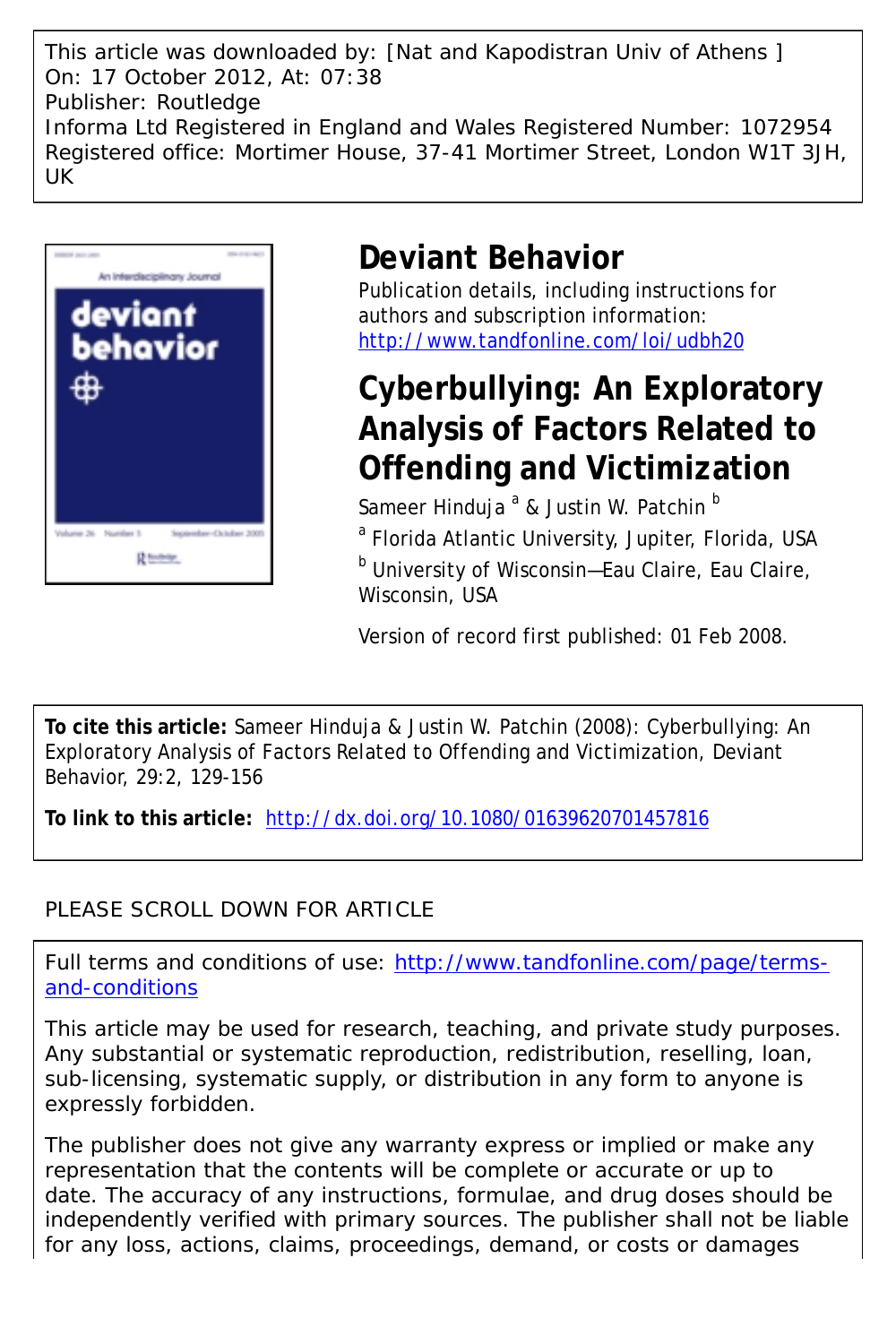whatsoever or howsoever caused arising directly or indirectly in connection with or arising out of the use of this material.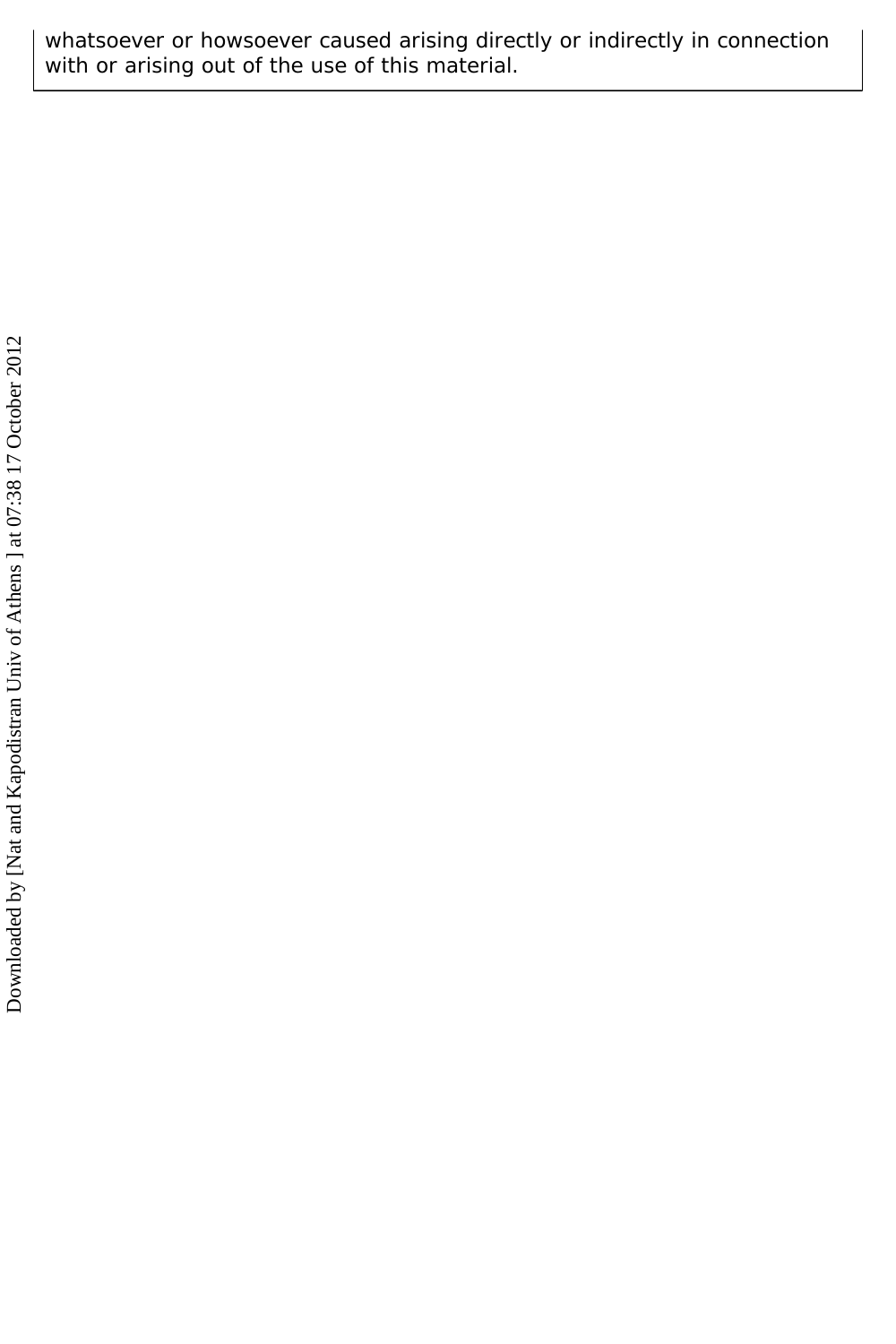Deviant Behavior, 29: 129-156, 2008 Copyright  $\oslash$  Taylor & Francis Group, LLC ISSN: 0163-9625 print/1521-0456 online DOI: 10.1080/01639620701457816



# cyberbullying: an exploratory analysis of factors related to offending and victimization

Sameer Hinduja

Florida Atlantic University, Jupiter, Florida, USA

## Justin W. Patchin

University of Wisconsin—Eau Claire, Eau Claire, Wisconsin, USA

Victimization on the Internet through what has been termed *cyberbullying* has attracted increased attention from scholars and practitioners. Defined as ''willful and repeated harm inflicted through the medium of electronic text'' (Patchin and Hinduja 2006:152), this negative experience not only undermines a youth's freedom to use and explore valuable on-line resources, but also can result in severe functional and physical ramifications. Research involving the specific phenomenon—as well as Internet harassment in general—is still in its infancy, and the current work seeks to serve as a foundational piece in understanding its substance and salience. On-line survey data from 1,378 adolescent Internet-users are analyzed for the

Received 3 August 2006; accepted 16 April 2007.

An earlier version of this article was presented at the 2005 meetings of the Academy of Criminal Justice Sciences in Chicago, IL. This study was supported by funding from the University of Wisconsin-Eau Claire Faculty/Student Research Collaboration Differential Tuition Grants Program and a Florida Atlantic University Division of Research and Graduate Studies summer research stipend. The authors thank the Editor and anonymous reviewers for helpful comments on earlier drafts of this article.

Address correspondence to Sameer Hinduja, Assistant Professor, Department of Criminology and Criminal Justice, Florida Atlantic University, 5353 Parkside Drive, Jupiter, FL 33458-2906, USA. E-mail: hinduja@fau.edu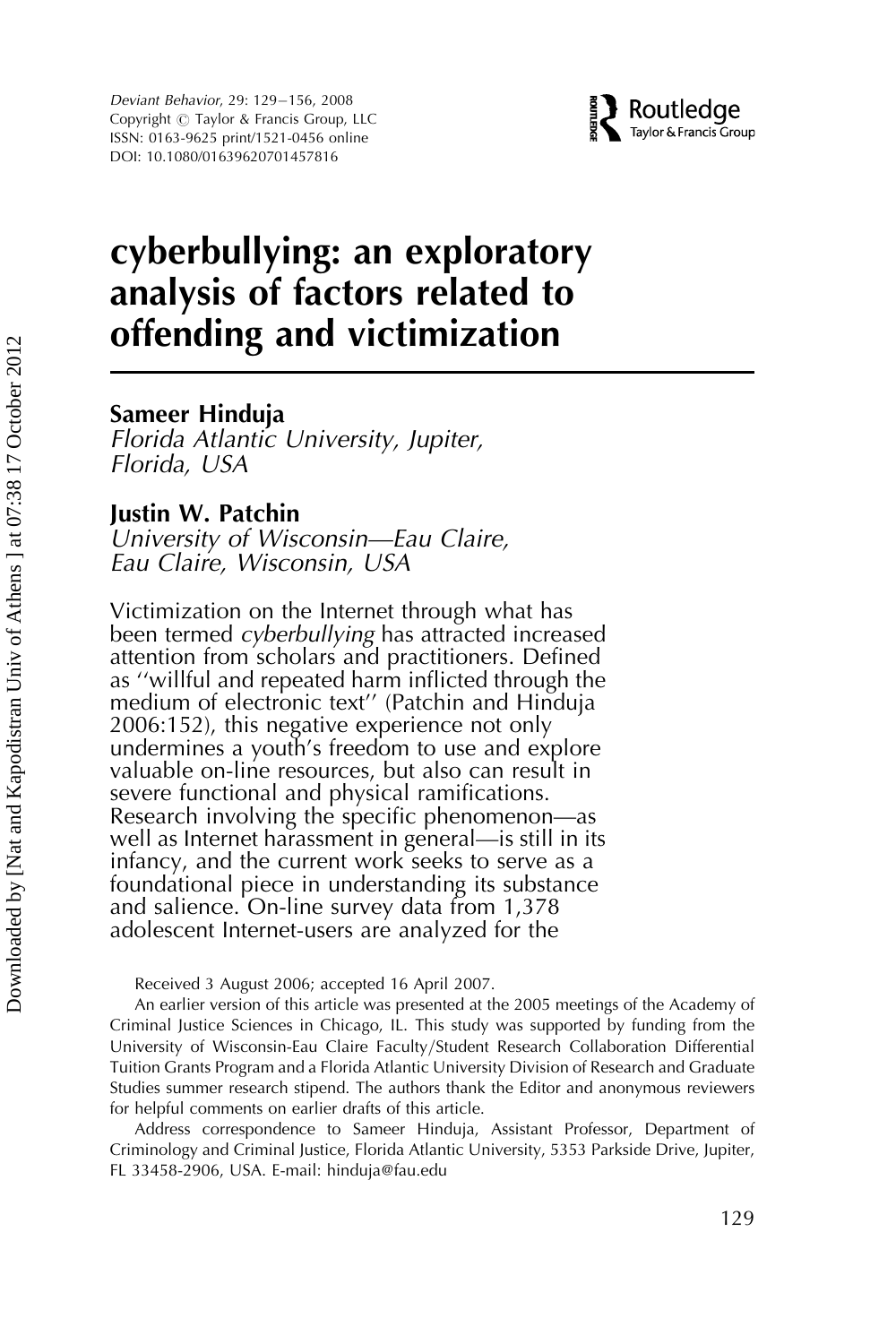purposes of identifying characteristics of typical cyberbullying victims and offenders. Although gender and race did not significantly differentiate respondent victimization or offending, computer proficiency and time spent on-line were positively related to both cyberbullying victimization and offending. Additionally, cyberbullying experiences were also linked to respondents who reported school problems (including traditional bullying), assaultive behavior, and substance use. Implications for addressing this novel form of youthful deviance are discussed.

I was talking to 2 girls who used to be my friends. Then (they) went on a chat I was also talking on and started saying horrible things about me. They used my screen name and everything. They even told one of my guy friends that I liked him since the day we met and he stopped talking to me. I was both depressed and angry. I wanted to die. I wanted to leave everything behind. I blocked them and signed off the Internet.<sup>1</sup>

—13-year-old girl from West Virginia

## INTRODUCTION

Adolescents at the turn of the twenty-first century are being raised in an Internet-enabled world where blogs, social networking, and instant messaging are competing with face-toface and telephone communication as the dominant means and methods through which personal interaction takes place. Apart from the obvious benefits of information at one's fingertips, entertainment value, and speed of correspondence, participation on-line has valuable utility in teaching youth various social and emotional skills that are essential to successfully navigating life. For example, cyberspace provides a venue to learn and refine the ability to exercise self-control, to relate with tolerance and respect to others' viewpoints, to express sentiments in a healthy and normative manner, and to engage in critical thinking and decision making  $(Berson 2000)$ . These skills, however, cannot be effectively

<sup>&</sup>lt;sup>1</sup>Some of the quotes used in the article have been edited for spelling and distracting grammatical errors. The substance of the quotes, however, has not changed.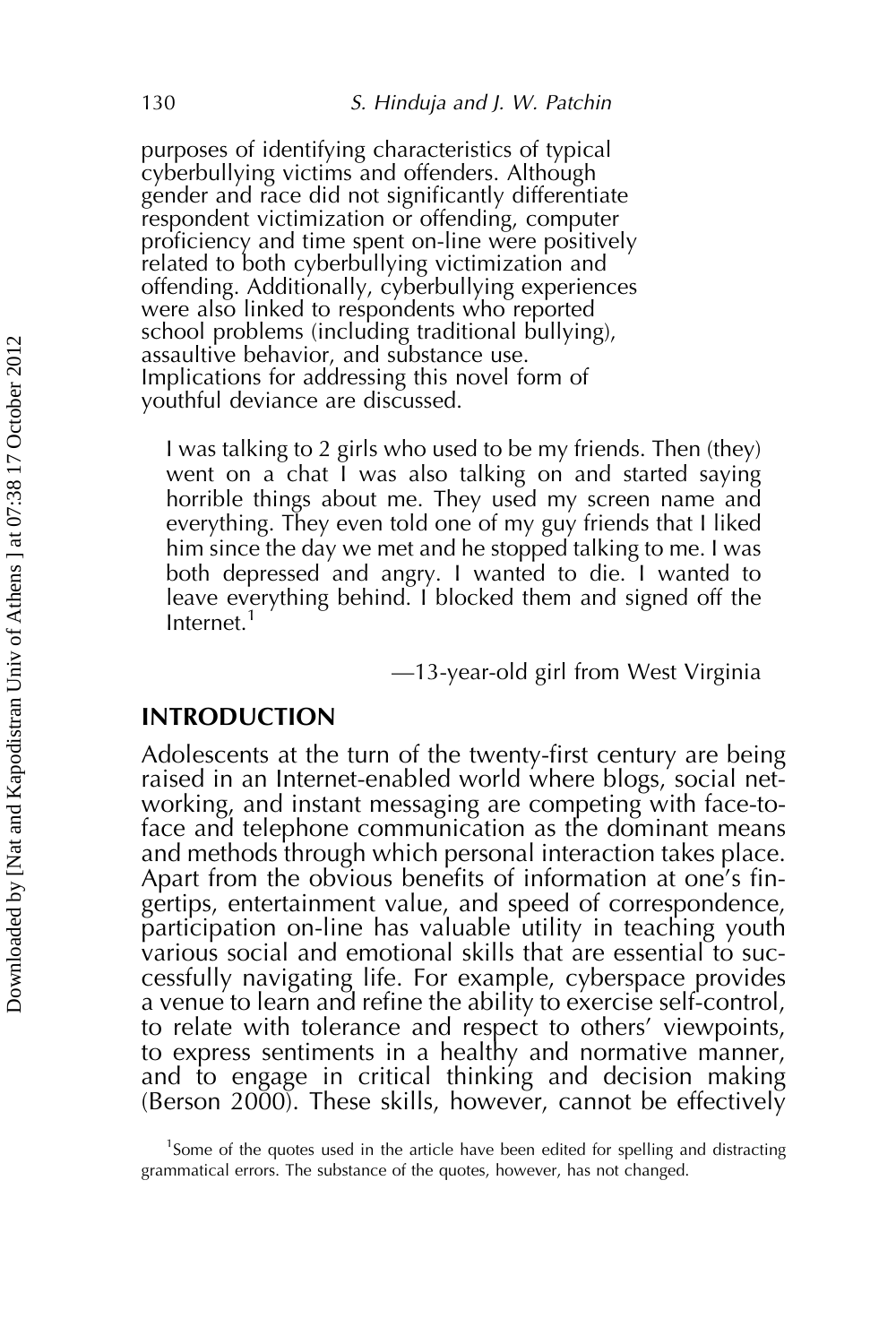internalized if the learning environment is unwelcoming or inhospitable to those who venture on-line. Indeed, if adolescents are uncomfortable or unwilling to explore the Internet and take advantage of all of its positive attributes, they will be sorely lacking in certain developmental qualities that others who do embrace cyberspace will naturally obtain. Although the vast majority of youth have quickly acquired a proclivity for computers and the Internet (NTIA, 2002), a small but growing proportion of kids are being exposed to interpersonal violence, aggression, mistreatment, and harassment—not indirectly by way of news reports or informational articles, but directly through what has been termed cyberbullying.

Cyberbullying has been succinctly defined as ''willful and repeated harm inflicted through the medium of electronic text'' (Patchin and Hinduja 2006:152). The primary means through which it can occur include the Internet-enabled personal computer and cellular phone. Via both, an offender can send hurtful and denigrating messages and content to a victim, to third parties, or to a public forum or environment that many other on-line users visit. It has been observed that ''(s)ocial change always provides opportunities for the predatory behavior that is characteristic of a small number of people. With the new technologies which support the Internet, those who cannot adjust rapidly, and that is all of us, are at risk from those who can and will deploy technology as a criminal weapon" (Butterfield and Broad 2002:1). Cyberbullying is the unfortunate by-product of the union of adolescent aggression and electronic communication, and its growth is giving cause for concern.

The goal of the current research is to provide a foundational piece for the knowledge base associated with aggression and violence on the Internet by analyzing on-line survey data from approximately 1,400 adolescents in order to identify factors associated with cyberbullying victimization and offending. These preliminary portraits will inform both children and adults in supervisory roles of the demographic, situational, and behavioral variables that increase one's risk of belonging to either group. Accordingly, attention can be directed to these areas, and strategies can be devised to reduce the contributive impact of those elements amenable to isolation and response. Future research can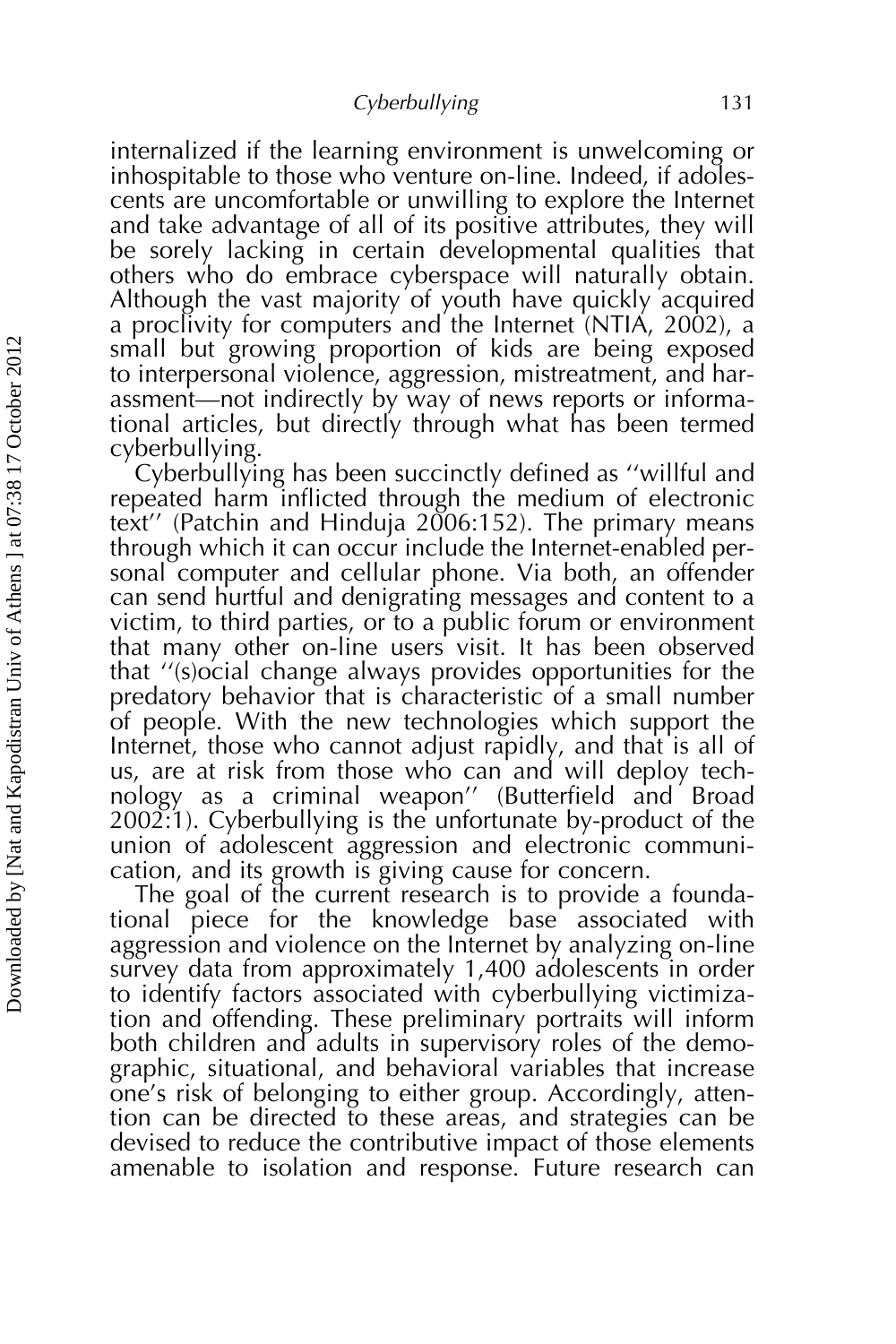then build on the groundwork laid in this study; specific directions to pursue will be discussed in detail.

## LITERATURE REVIEW

Although computer-mediated communication has been studied extensively in a variety of fields, victimization through threats of violence on-line is a relatively new area of research that is only recently becoming further explored (Berson, Berson, and Ferron, 2002; Finn and Banach 2000; Finn 2004; Kennedy 2000; Lamberg 2002; Patchin and Hinduja 2006; Spitzberg 2002; Ybarra and Mitchell 2004). The specific impact of bullying<sup>2</sup> on young people has been studied at great length in a variety of academic disciplines (see, e.g., Borg 1998; Kaltiala-Heino, Rimpela, Rantenen, and Rimpela 2000; Nishina, Juvonen, and Witkow 2005; Oliver, Hoover, and Hazler 1994; Olweus 1978, 1991; Patchin 2002; Tattum and Lane 1989) but bullying that takes place via electronic means has been largely neglected<sup>3</sup>—perhaps because of the unique environment in which it occurs, or the

specific nonphysical manner in which it is typically perpetrated. There is no shortage of potential offenders or victims of cyberbullying because of the widespread availability of computers and the Internet in the developed world. Nonetheless, it has been difficult to observe and study the phenomenon due to its intangible, non-corporeal nature—much like many other forms of cyberdeviance. According to a 2005 survey by the National Children's Home charity and Tesco Mobile of 770 youth between the ages of 11 and 19, 20% of respondents revealed that they had been bullied via electronic means. Almost three-fourths (73%) stated that they knew the bully, whereas 26% stated that the offender was a stranger. Another interesting finding was that 10% indicated that another person had taken a picture of them via a cellular phone camera, consequently making them feel uncomfortable, embarrassed, or threatened. Many youth are not

 $^2$ Nansel et al. (2001) define *bullying* as aggressive behavior or intentional "harm doing" by one person or a group, generally carried out repeatedly and over time, and that involves a power differential.

Exceptions include Berson, Berson, and Ferron (2002), Hinduja and Patchin (2007); Li (2006), Patchin and Hinduja (2006), and Ybarra and Mitchell (2004).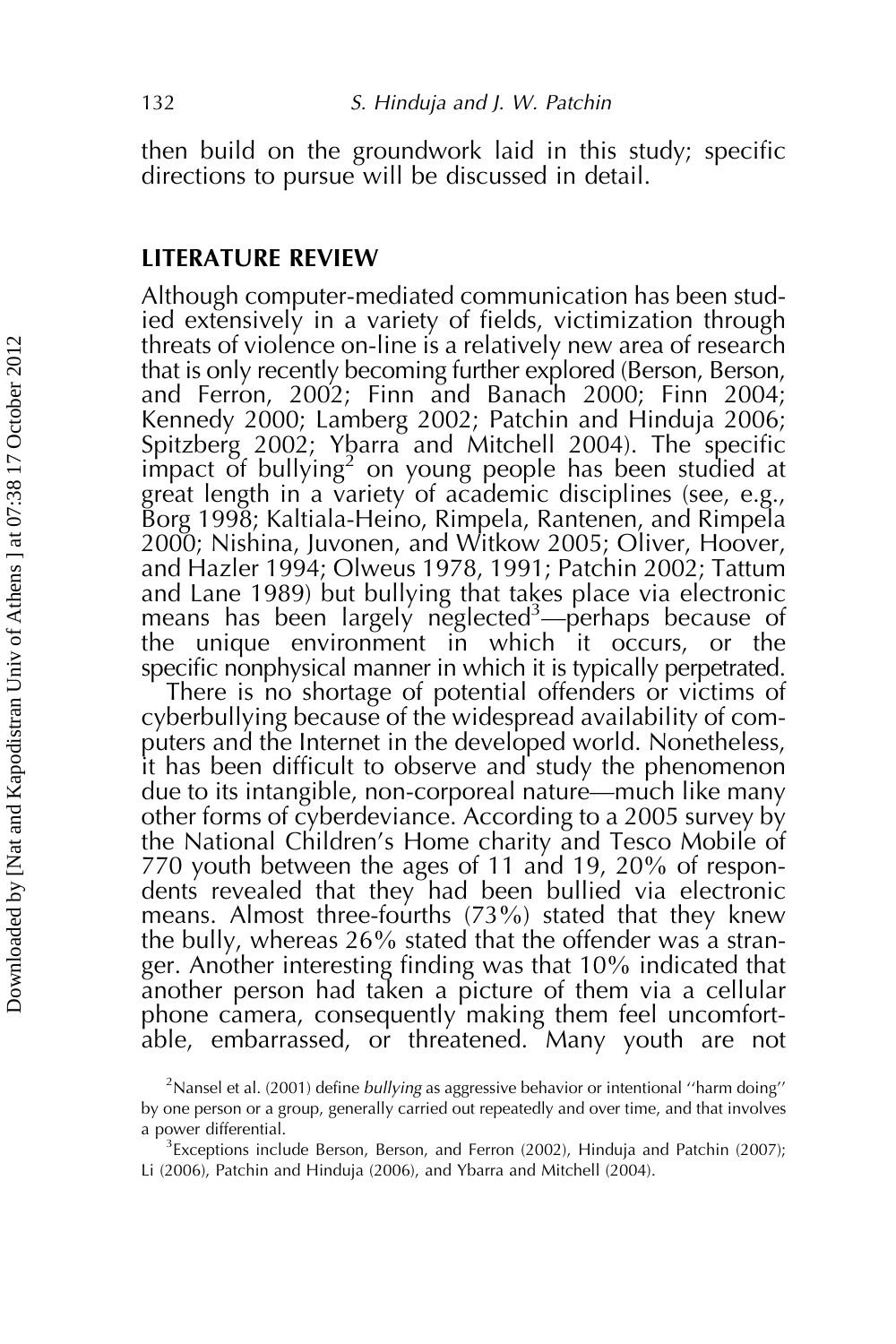comfortable telling an authority figure about their cyberbullying victimization; whereas 24% and 14% told a parent or teacher, respectively, 28% did not tell anyone whereas 41% told a friend (National Children's Home 2005). Of those respondents who kept the incident to themselves, the reasons given were because: it was not a problem (31%); there was no one they wanted to tell (12%); they did not think it would stop the bullying  $(11\%)$ ; or they did not know where to go for help  $(10\%)$ .<sup>4</sup> Interestingly, many in this same population indicated that speaking to a bullying expert (23%) or a school staff member (15%) would have made a difference, whereas 13% thought they would be helped by knowing of a website that gave advice on dealing with bullies (National Children's Home 2005).

Another study of on-line aggression and victimization conducted between Fall 1999 and Spring 2000 analyzed data from telephone surveys of 1,498 regular Internet users between the ages of 10 and 17, along with their parents (Ybarra and Mitchell 2004). Offending was operationalized as ''making rude or nasty comments to someone on the Internet'' and ''using the Internet to harass or embarrass someone with whom the youth was mad'' (Ybarra and Mitchell 2004:1310). Victimization was operationalized as ''whether anyone had used the Internet in the previous year to threaten or embarrass the respondent by posting or sending messages about him or her for other people to see" and "whether the respondent ever felt worried or threatened because someone was bothering or harassing him or her while online'' (Ybarra and Mitchell 2004:1310). Both of these variables were dichotomized.

Researchers found that 19% of youth respondents were either on the giving or receiving end of on-line aggression in the previous year. The vast majority of offenders (84%) knew their victim in person, whereas only 31% of victims knew their harasser in person. This fact is noteworthy; it appears that power and dominance are exerted on-line through the ability to keep the offender's identity unknown (Ybarra and Mitchell 2004). When comparing those who were only aggressors to those who had no involvement in on-line

<sup>&</sup>lt;sup>4</sup>To note, the reasons for nonreporting mirror those found among populations of child abuse victims (Berlinger and Barbieri 1984; Swanson and Biaggio 1985).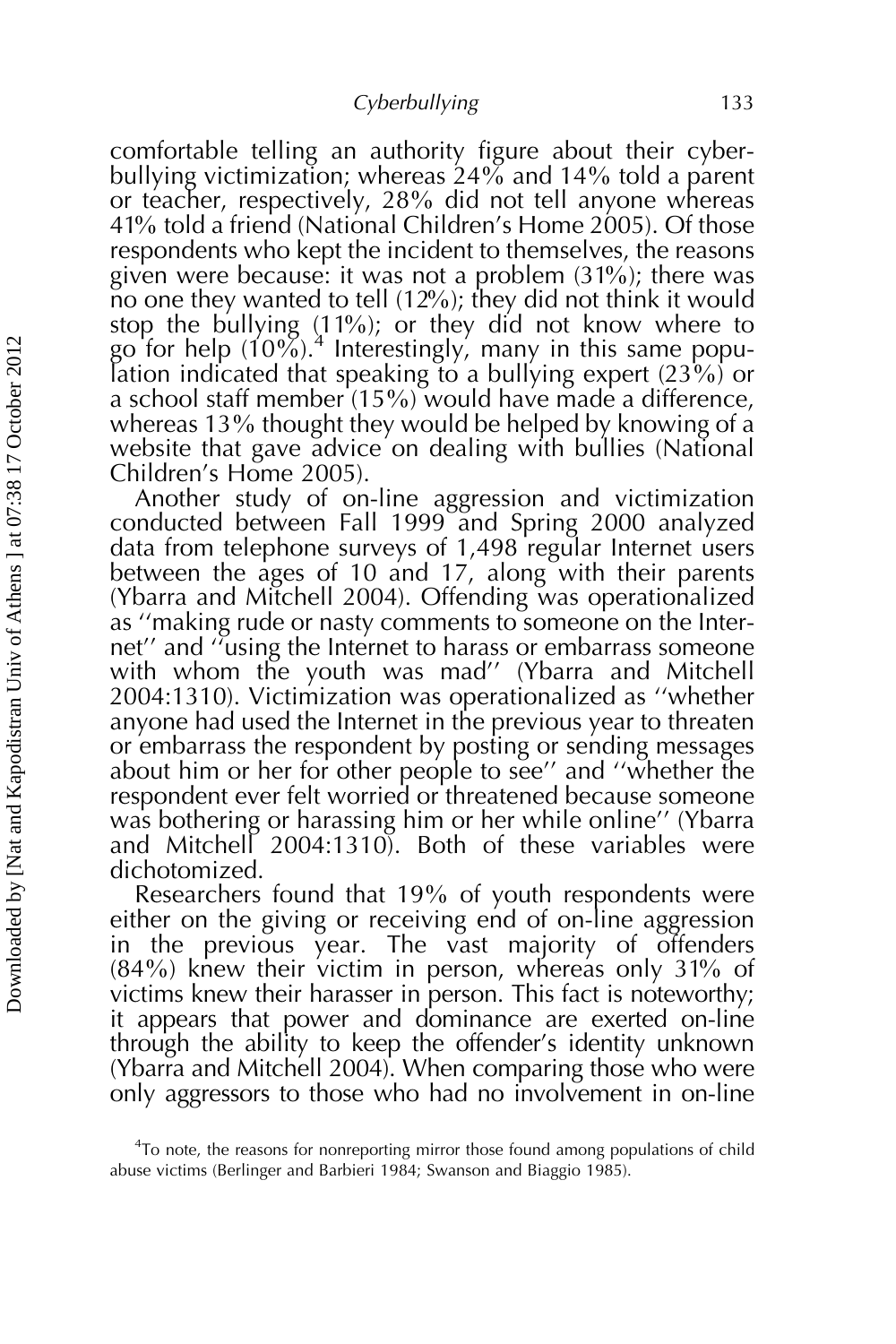harassment, the former were significantly more likely to be the target of off-line bullying,<sup>5</sup> to display problematic behavior,<sup>6</sup> to have low school commitment, and to engage in alcohol and cigarette use. When comparing those who had experience being both an offender and a victim with those who had no involvement in on-line harassment, the significant differences were the same as already mentioned—with the exception of low school involvement. It is interesting to note that real-world variables that play a contributive role in traditional forms of delinquency and crime—such as general deviance, low commitment to prosocial institutions such as school, and substance abuse—also are significantly related to bullying on the Internet.

## ISSUES SPECIFIC TO CYBERVIOLENCE

The nuances of electronic communication are important to discuss in order to demonstrate why the phenomenon of cyberbullying deserves attention. To begin, the elements of perceived anonymity on-line, and the safety and security of being behind a computer screen, aid in freeing individuals from traditionally constraining pressures of society, conscience, morality, and ethics to behave in a normative manner. The use of pseudonyms or pseudonymous e-mail or user accounts also makes it difficult for victims to easily determine the identity of offenders, and also presumably contributes to the freedom an offender has on the Internet. Moreover, it is generally not illegal to use textual communication to mistreat, harass, or tease others because of First Amendment protections (except for cases that can be specifically defined as "cyberstalking"<sup>7</sup>). At some point the behavior may cross the legal line into ''harassment,'' although it is often difficult for law enforcement to get involved in

<sup>5</sup>This was defined as "being hit or picked on by another child during the previous year" (Ybarra and Mitchell 2004:1310).

<sup>6</sup>These included purposefully damaging property, police contact, physically assaulting a non-family member, and taking something that did not belong to the respondent within the previous year (Ybarra and Mitchell 2004:1310).

<sup>7</sup> According to the U.S. Department of Justice, *cyberstalking* can be defined as "the use of the Internet, e-mail, or other electronic communications devices to stalk another person'' (Reno 1999). Generally speaking, most stalking laws involve direct or indirect threats against the victim or his or her immediate family.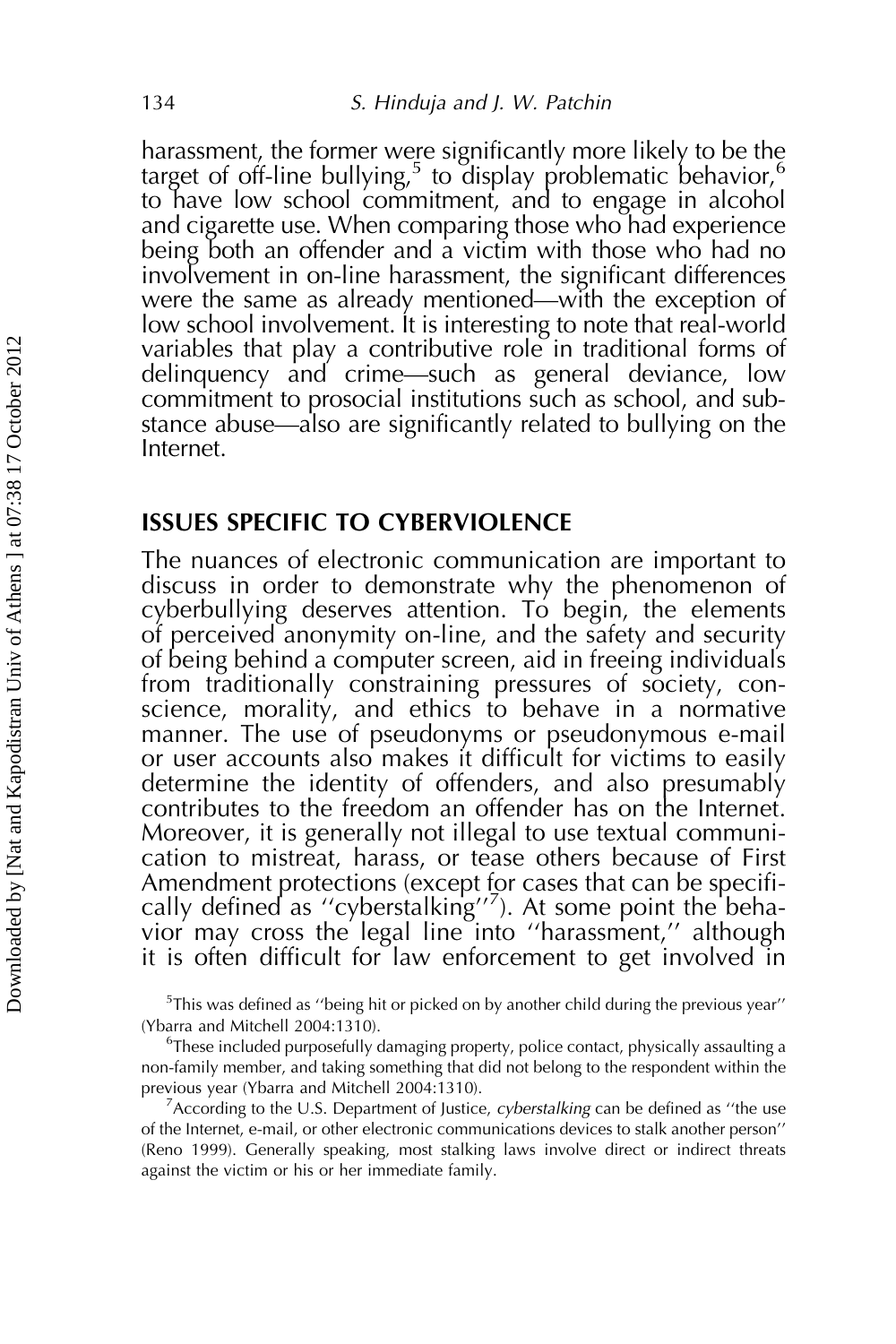cyberbullying cases unless there is a serious and substantial threat to one's personal safety.

Adolescents, it seems, are equating legal behavior with ethical behavior on-line, and consequently feel unrestrained within a ''culture of deception'' to engage in on-line harassment (Berson et al. 2002:66). In addition, malicious words and statements that an individual might be ashamed or embarrassed to use in a face-to-face setting are no longer off-limits or even tempered when that person is positioned behind a keyboard in a physically distant location from the victim. Anecdotal accounts from victims studied in complementing research by the current authors point to extreme viciousness and unconscionable textual violence expressed by cyberbullies who try to be anonymous. For example, a 17-year-old girl from Washington reported: ''The last time I was bullied online was when I got an email from some anonymous person who said they went to my school, telling me that I was going to go to hell for dating girls. I have no idea who the messager [sic] was.'' A 15-year-old girl from New Jersey admitted to engaging in cyberbullying: ''I didn't like this girl, so I said something to her and left nasty messages in her online journal signed 'anonymous' saying 'you're such a little slut' and things like that." A 14-yearold girl from an undisclosed location in the United States acknowledged the anonymous, yet harmful nature of these on-line interactions: ''Just because you say it doesn't hurt you because they are online, it does. They call you names because everyone online is anonymous. So they think they can do whatever they want to you. But honestly it annoys me that everyone thinks they can do whatever they want

because you don't know who they are."<br>Notwithstanding the aforementioned attributes of electronic communication, regulatory bodies that meticulously monitor and supervise communication between individuals on-line are lacking. Although a few chat rooms associated with certain Internet Service Providers have hosts in public settings employed for those purposes, no supervision occurs when dialogue is initiated privately, or one-on-one between participants. Regardless, through either private exchanges (such as instant messages or personal e-mails), or public exchanges (in chat rooms, on Web-based message boards or newsgroups, or through the creation of malicious websites)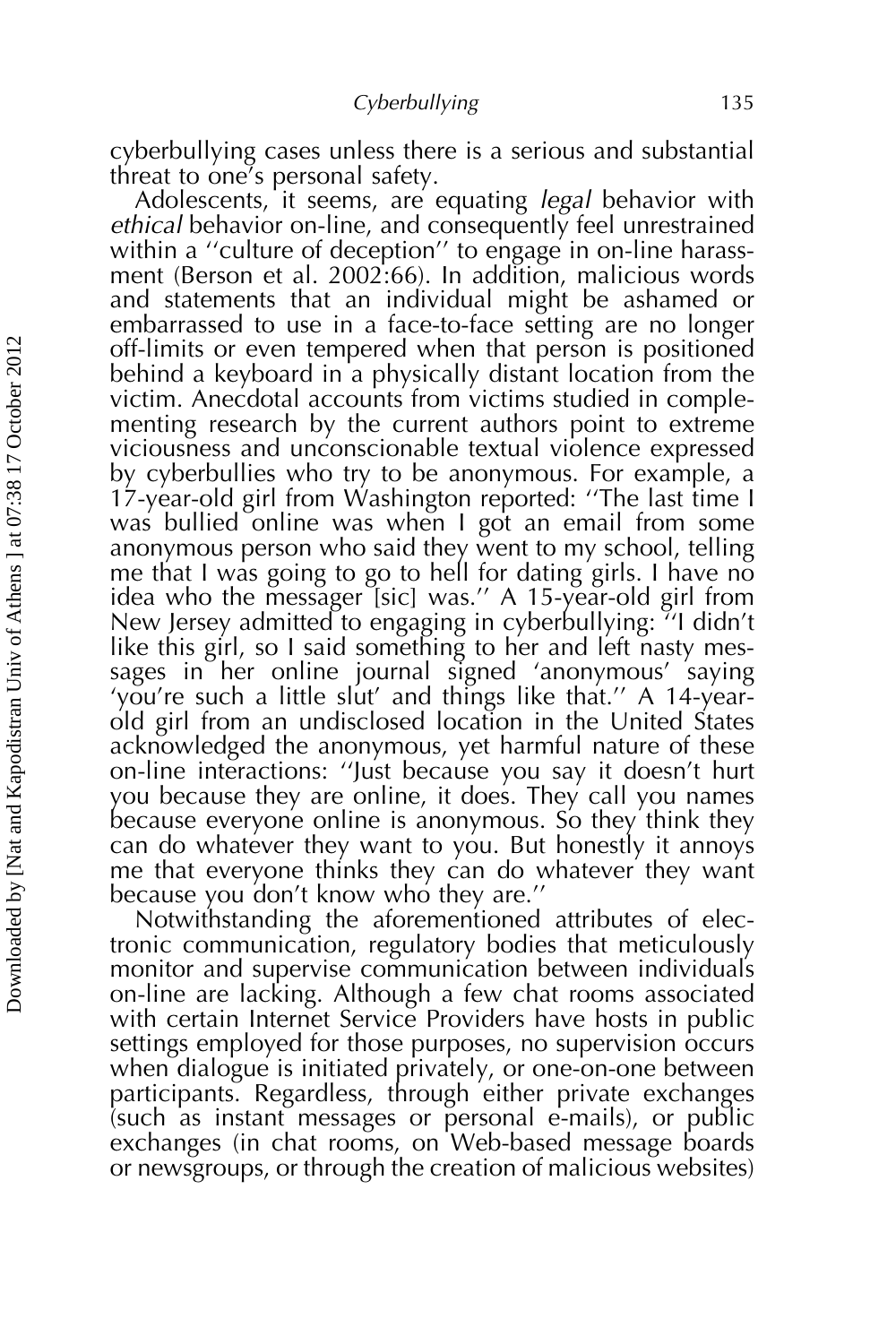youth are being bullied in ways that could be negatively affecting their physical, social, emotional, and cognitive functioning, development, and well-being.

In addition, it is known that youth who are harassed, mistreated, and intimidated by others in traditional settings such as the school lunchroom, the playground, the hallway, at the bus stop, or on the bus are generally able to escape continued victimization once their school day is over. Retreat into personal and protected environments such as the confines of one's home provides a respite for targets of bullying, and perhaps allows those victims to be recharged and encouraged by loved ones before venturing out again into a potentially hostile world. Aggressors who are stymied from carrying out their maliciousness by temporal, physical, and geographic restrictions may become frustrated, and may decrease the intensity and frequency of their actions in time. However, technological advances now provide bullies with the ability to marshal the power of on-line applications to infiltrate the home of victims by contacting them through electronic means. Cyberbullying, then, greatly expands the reach and augments the intensity of interpersonal harm that occurs among this population.

# NECESSITY FOR FORMAL INQUIRY

Why does cyberbullying warrant attention and inquiry by researchers? A vast number of negative ramifications have been linked to traditional bullying victimization. For example, school problems such as tardiness and truancy (BBCNews 2001; Ericson 2001; Forero, McLellan, Rissel, and Bauman 1999; Richardson 2003; Rigby and Slee 1999), suicidal ideation, eating disorders, and chronic illness<br>(Borg 1998; Kaltiala-Heino, Rimpelä, Marttunen, Rimpelä, and Rantanen 1999; Rigby 2003; Roland 2002; Striegel-Moore, Dohm, Pike, Wilfley, and Fairburn 2002), and depression (Hawker and Boulton 2000; Magnusson, Statten, and Duner 1983; Olweus 1994; Roland 2002; Seale, Polakowski, and Schneider 1998) all underscore the nontrivial impact that the phenomenon can have on one's developmental trajectory, as well as one's psychosocial well-being. In extreme cases, victims of bullying have engaged in extreme violence toward themselves or other individuals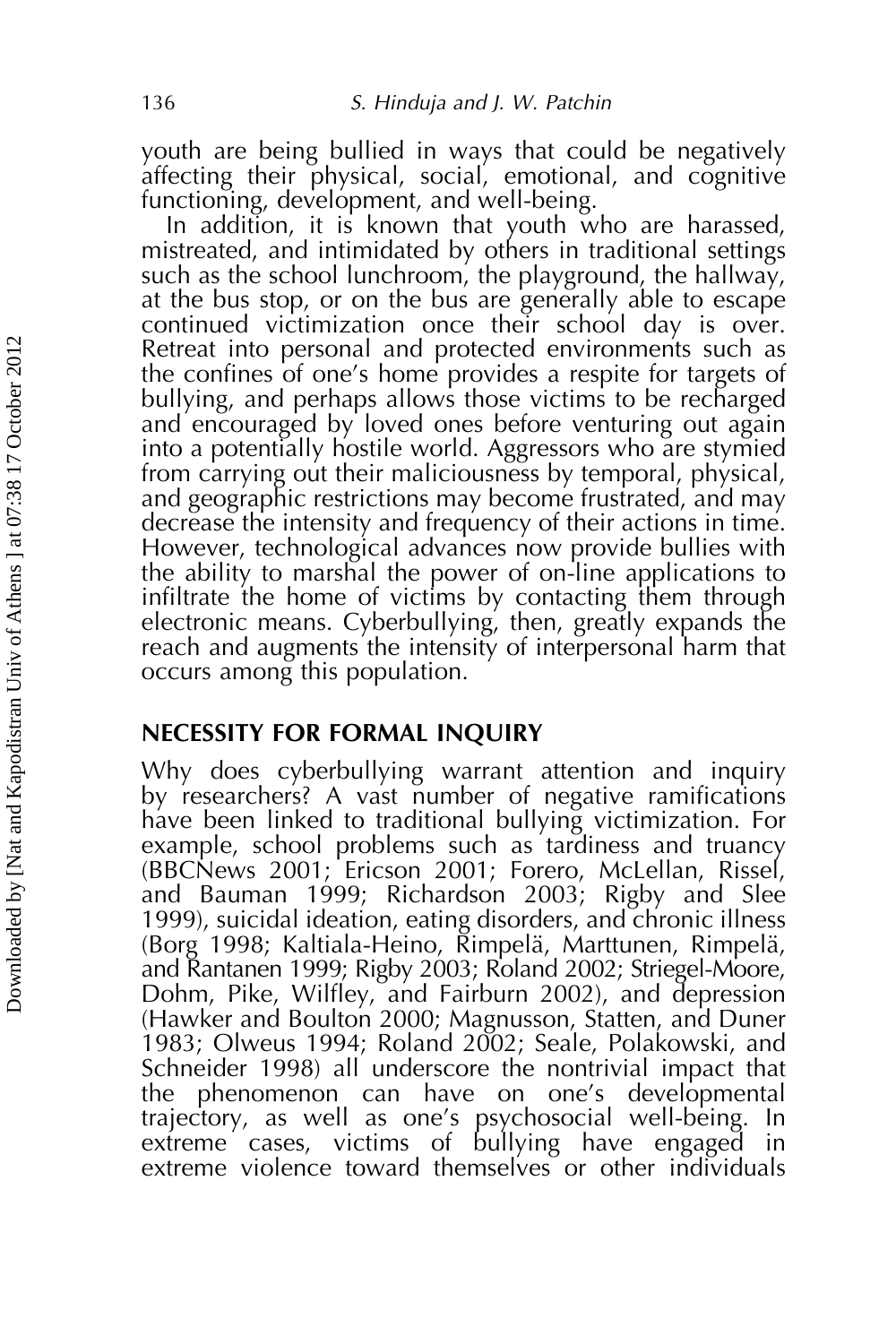(Patchin 2002; Vossekuil, Fein, Reddy, Borum, and Modzeleski 2002), which speaks to a serious threat to one's physical well-being. Bullies do not escape the negative consequences of their own behavior; long-term outcomes for the offending population have included participation in more serious delinquency and substance abuse (Ericson 2001; Loeber and Disheon 1984; Magnusson et al. 1983; Olweus, Limber, and Mihalic 1999; Rigby 2003; Tattum 1989). Many of these predictors—school problems, interpersonal violence, and substance use—are assessed in the current work so that a more relevant sketch of typical cyberbullying offenders and victims can be created. We turn now to a discussion of the methods employed in the data collection phase and the statistical analyses that followed.

#### METHOD

In this exploratory study, an on-line survey methodology was utilized to collect data from over 6,800 respondents during December 22, 2004 and January 22, 2005 about their experiences with electronic bullying (as a victim, offender, and witness). $8$  The primary benefit in utilizing such a format concerns the ability to reach a wide number of participants at an economical cost. The subject matter itself was appropriate for this methodology, as it concerns a global phenomenon that occurs exclusively on-line. Because there does not exist a sampling frame with contact information of possible cyberbullying offenders and victims, the best way to seemingly reach such a population was to select a number of Internet sites whose visitors possessed demographic characteristics similar to the study's target population. As such, the survey instrument was linked to several websites that targeted adolescents.<sup>9</sup> Despite this strategy, approximately  $\frac{1}{4}3\%$  ( $n = 2.978$ ) of the total number of respondents were older than 17 years of age and therefore excluded from the current analysis. In addition, efforts were made to target

<sup>9</sup>Seven websites agreed to link to our survey, and included three on-line gaming sites, three musical artist homepages, and a Harry Potter site.

<sup>&</sup>lt;sup>8</sup>For brevity, much of the specific details of the on-line methodology employed have been removed. For more information about how the data were collected, please contact the first author.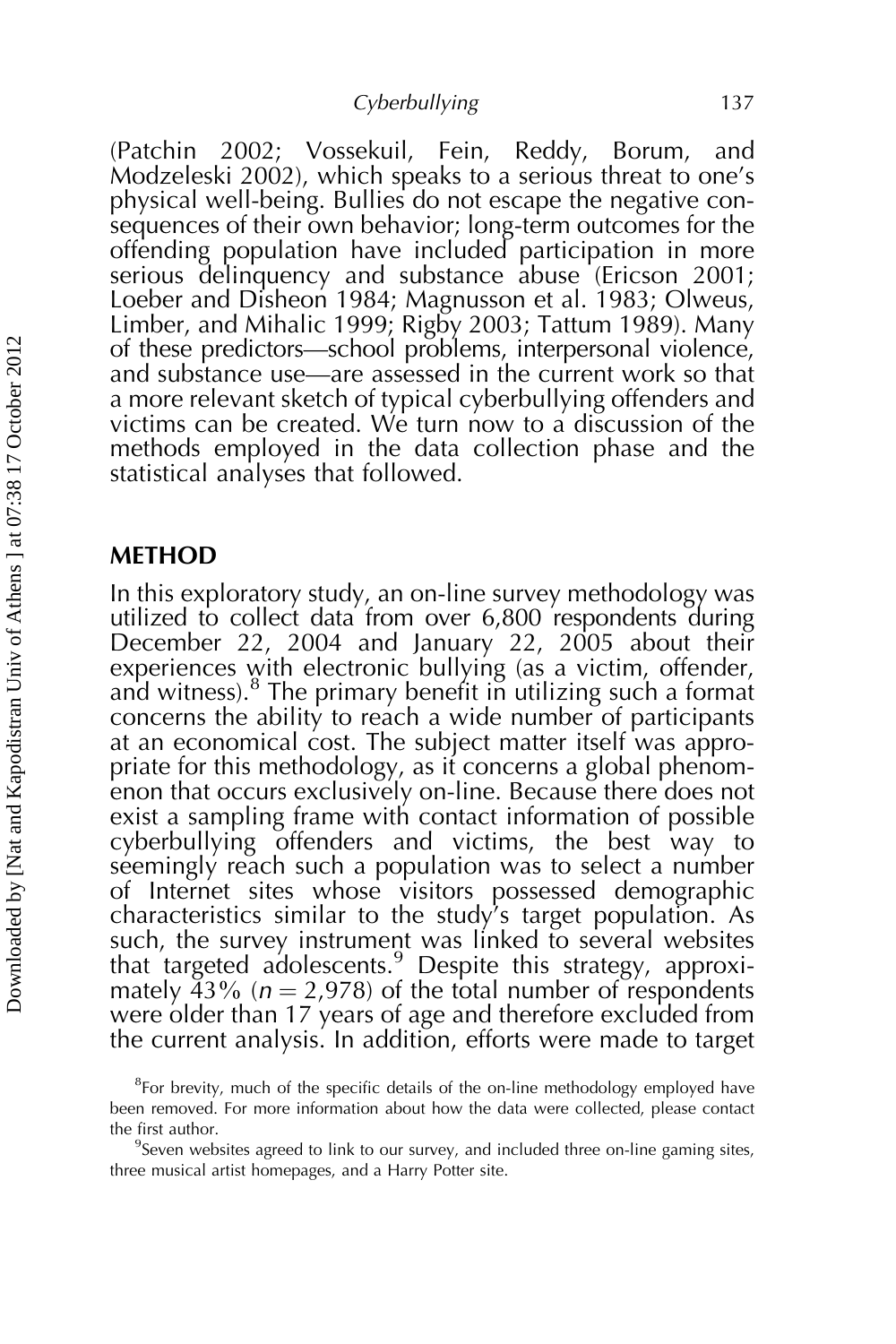both adolescent boys and girls, yet the vast majority of respondents (82%) were female.<sup>10</sup> The differential response among gender may reflect a response bias, may characterize the distribution of cyberbullying across youth, or may reflect the greater impact that cyberbullying has on young women and their corresponding concern with the behavior. Future research is necessary to determine the extent to which this bias is substantively meaningful. To limit any partialities that may arise from the disproportionate number of female respondents, a random number of girls was drawn from the sample that was approximately equal to the number of male respondents under the age of 18 (male  $= 680$ , female =  $698$ ).<sup>11</sup> This approach, although not ideal, resulted in a final sample of 1,378 youth respondents that were relatively equal in terms of gender.

#### MEASURES

#### Dependent Variables

Four cyberbullying measures were employed as dependent variables in the current work. First, two general cyberbullying measures (one for victimization and one for offending) were used, and encompass all forms of cyberbullying. Specifically, youth were asked ''Have you ever been bullied online?'' (general cyberbullying victimization) and ''Have you ever bullied others while online?'' (general cyberbullying offending). Immediately before these questions, respondents were informed that: ''Online bullying can include: bothering someone online, teasing in a mean way, calling someone hurtful names, intentionally leaving persons out of things, threatening someone, and saying unwanted sexually-related things to someone." In addition, two serious cyberbullying measures were used in an effort to understand the factors related to the most debasing forms of cyberviolence.

 $10$ Although there is no consistent finding in the literature base, some research involving self-reported delinquent behavior has indicated that girls are more likely to respond to Web surveys than boys (McCabe, Boyd, Couper, Crawford, and D'Arcy 2002). To be sure, more inquiry is necessary regarding gender differences in response rates for Web-based surveys of

deviance.<br><sup>11</sup>As expected, there were no statistically significant differences between those female youth who were included and those who were excluded from analysis.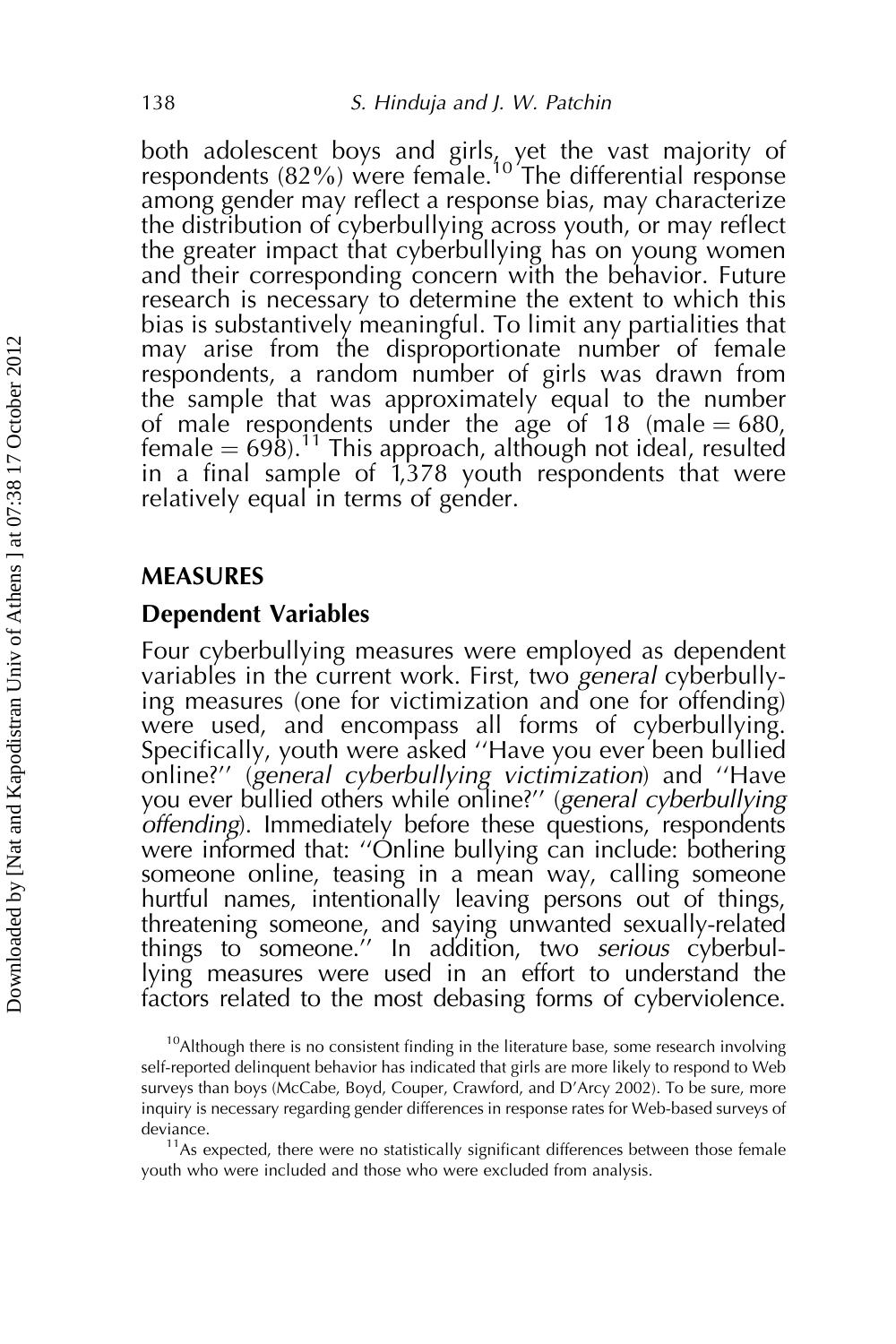Respondents were asked if they ever: ''were threatened'' or ''scared for their safety because of something someone said to them'' (serious cyberbullying victimization) and if they ever "threatened someone with physical harm" or "made other kids scared of them'' on-line (serious cyberbullying offending).<sup>12</sup> All dependent measures were binary coded where 1 equaled experience with the behavior and 0 equaled no experience with the behavior.

#### Independent Variables

Consistent with previous youth violence research, a number of individual-level variables were included in the models both to assess the relationship between demographic characteristics and cyberbullying and to include as controls in multivariate models. Studies of traditional bullying have found that boys are more commonly involved in physical bullying while girls are involved in relational or covert forms of bullying (Olweus et al. 1991; Seals and Young 2003). Traditional bullying research, though, has found mixed results regarding the impact of race and ethnicity (Devoe et al. 2002; Seals and Young 2003). Two dichotomous variables were included in the models as measures of gender and race. Gender was dichotomized into *male* respondents and female<br>respondents (1 = male; 0 = female); race was dichotomized into white and non-white  $(1 = \text{white}; 0 = \text{multiracial}$  and all other races).

Previous research has noted that on-line bullies tend to be in high school rather than in middle school (Ybarra and Mitchell 2004), a finding contrary to the age of youth commonly involved in traditional bullying (Nansel et al.  $2001$ <sup>13</sup> As such, age was included in the models and represented the youth's age in years. Two additional variables were included to represent the respondent's level of computer proficiency. Previous research has found that offenders (both

<sup>&</sup>lt;sup>12</sup>It is possible that the other acts of relational aggression may be very detrimental, especially if they occur with frequency. For the purposes of this analyses, though, we have chosen to label as ''serious'' those acts that appear to evoke a greater level of personal fear among respondents—threatening physical harm and making others scared for their safety.<br><sup>13</sup>An exception to this is found in Rigby (2003) and the phenomenon of "relational

bullying,'' which is more common among older students than younger and involves damage done to the victim's relationship with peers.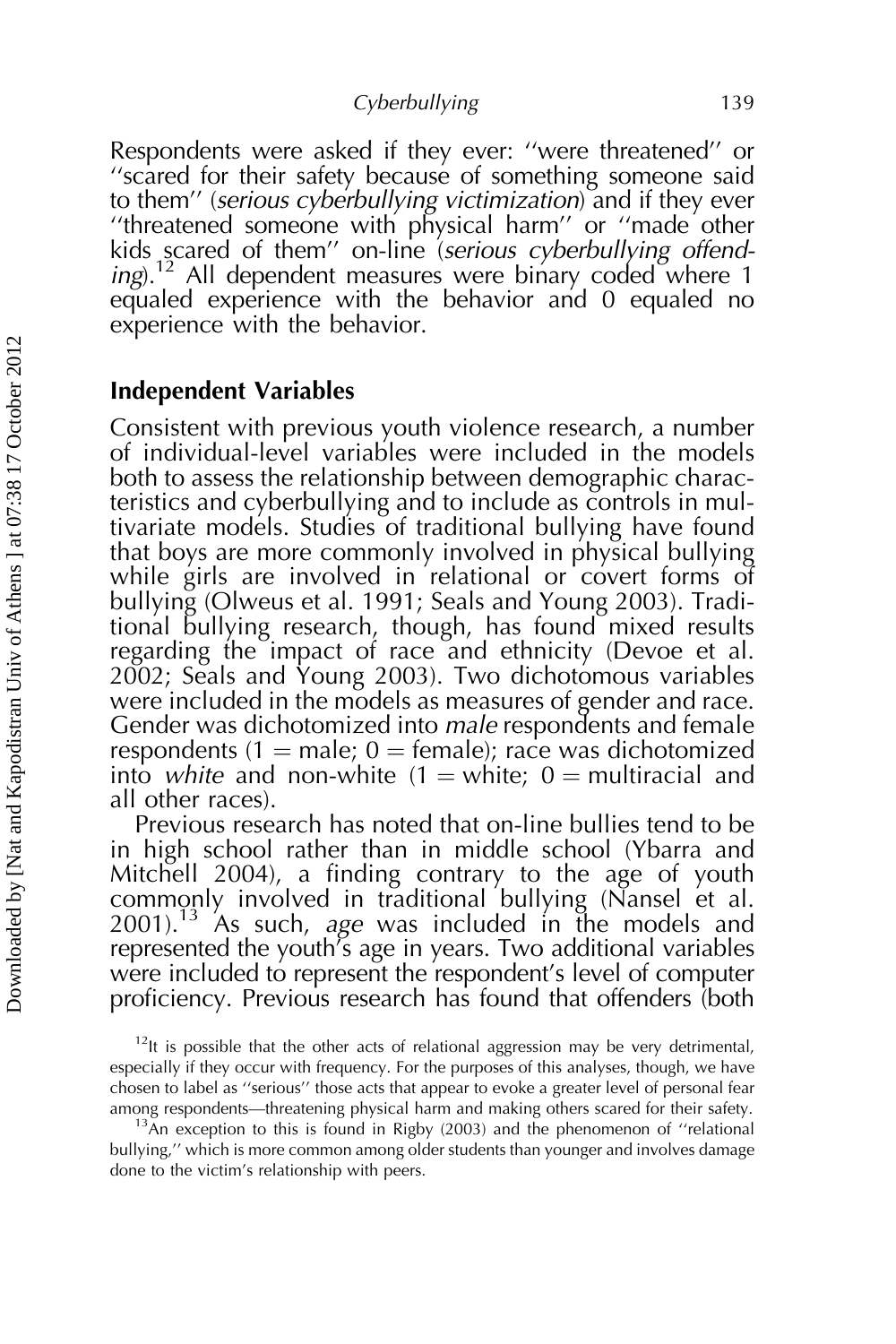those who have only offended, as well as those who have been an offender and a victim) tend to use the Internet significantly more frequently and with more proficiency than individuals who only have been victimized (Berson et al. 2002; Ybarra and Mitchell 2004). Youth were asked how many hours per week they are actively on-line and in how many of 13 different on-line activities<sup>14</sup> they participate.<br>Furthermore, youth were asked about several offline

behavioral problems that have been associated with traditional bullying but may or may not be linked to on-line bullying. First, respondents were asked if they had skipped school, cheated on an exam, or been sent home from school for bad behavior in the previous six months (school problems) (Ericson 2001; Rigby and Slee 1999). Second, respondents were asked if they got into a fight with other kids (assault peer) (Vossekuil et al. 2002) or consumed liquor or smoked marijuana (substance use) (Olweus 1999; Rigby 2003) in the previous six months. Finally, respondents were asked about their experiences with traditional bullying; specifically, if they had been a victim of bullying in real life (off-line victim) or bullied others in real life (off-line offender) in the previous six months. All of the off-line behavior variables were binary coded where 1 equaled experience with the behavior and 0 equaled no experience with the behavior.

#### ANALYSIS

The goal of the research is to determine which factors are related to involvement in, or experience with, cyberbullying. First, descriptive statistics will be presented to better understand the nature of the sample under consideration. Second, the location of cyberbullying experiences will be explored in order to determine what on-line environment is most conducive to bullying. Third, a series of bivariate logistic regression models will be computed to individually assess

 $14$ On-line activities included: e-mail or chat/IRC; research for school work; file transfer; using the newsgroups; product and travel information; on-line shopping; on-line auctions; on-line games; on-line stock trading; on-line banking; to collect information related to news, sports, or the weather; to collect information related to personal interests and hobbies; and Web design.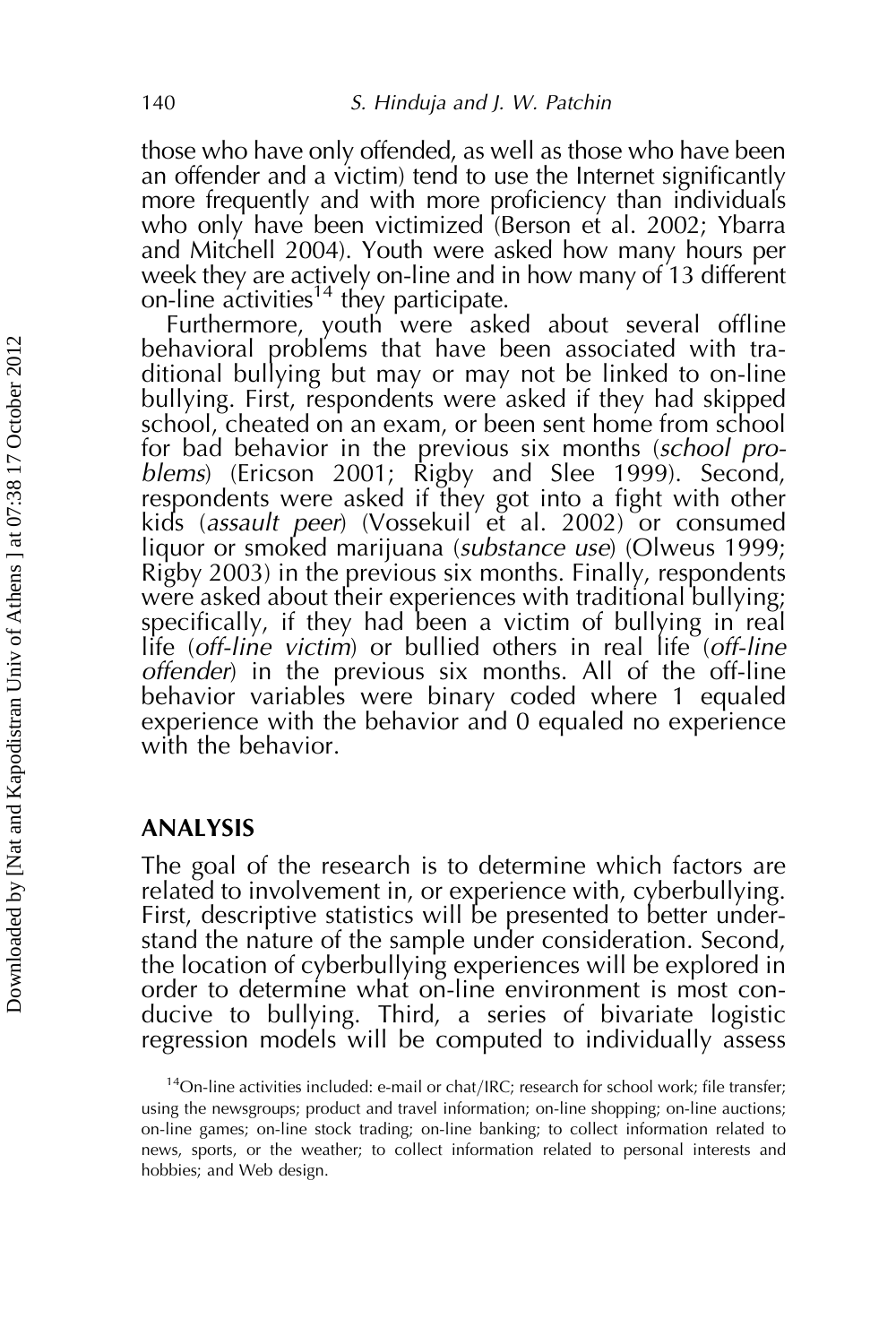the impact of the predictor variables on all forms of cyberbullying. Finally, several multiple logistic regression models will be computed for the purposes of examining the net effect of the adolescent problem behaviors (controlling for gender, race, and age) on *serious* cyberbullying. Logistic regression is the ideal technique for attempting to identify a profile of cyberbullying because it estimates the odds of being a victim or offender based on the independent variables being considered.

# FINDINGS

# Descriptive Statistics

Our sample consisted of 1,378 respondents under the age of 18 distributed approximately evenly across gender. The vast majority were Caucasian or white (80%) and from the United States (74.6%), and the average age of respondents was 14.8. It is also clear from this study that youth are computer literate, spending an average of 18 hours per week on-line and engaging in over five different on-line activities. Table 1 presents data regarding the respondent's experiences with cyberbullying victimization and offending. For example, over 32% of boys and over 36% of girls have been victims of cyberbullying, whereas about 18% of boys and 16% of girls reported harassing others while on-line. This was illustrated in some of the open-ended feedback we

|                            |                   | Victimization       |                   | Offending           |  |
|----------------------------|-------------------|---------------------|-------------------|---------------------|--|
|                            | Male<br>$n = 680$ | Female<br>$n = 698$ | Male<br>$n = 680$ | Female<br>$n = 698$ |  |
| Any location               | 32.7              | 36.4                | 18.0              | 15.6                |  |
| In a chat room             | 23.8              | 24.2                | 9.6               | 7.3                 |  |
| By computer text message   | 17.9              | 19.8                | 7.5               | 7.3                 |  |
| By e-mail                  | 9.7<br>13.0       |                     | 2.9               | 3.4                 |  |
| On a bulletin board        | 8.7               | 6.6                 | 3.4               | 2.4                 |  |
| By cell phone text message | 4.0               | 4.7                 | 1.8               | 1.6                 |  |
| In a newsgroup             | 1.0               | 1.0                 | 0.6               | 0.1                 |  |

**TABLE 1** General Cyberbullying Victimization and Offending by Location  $(\% )$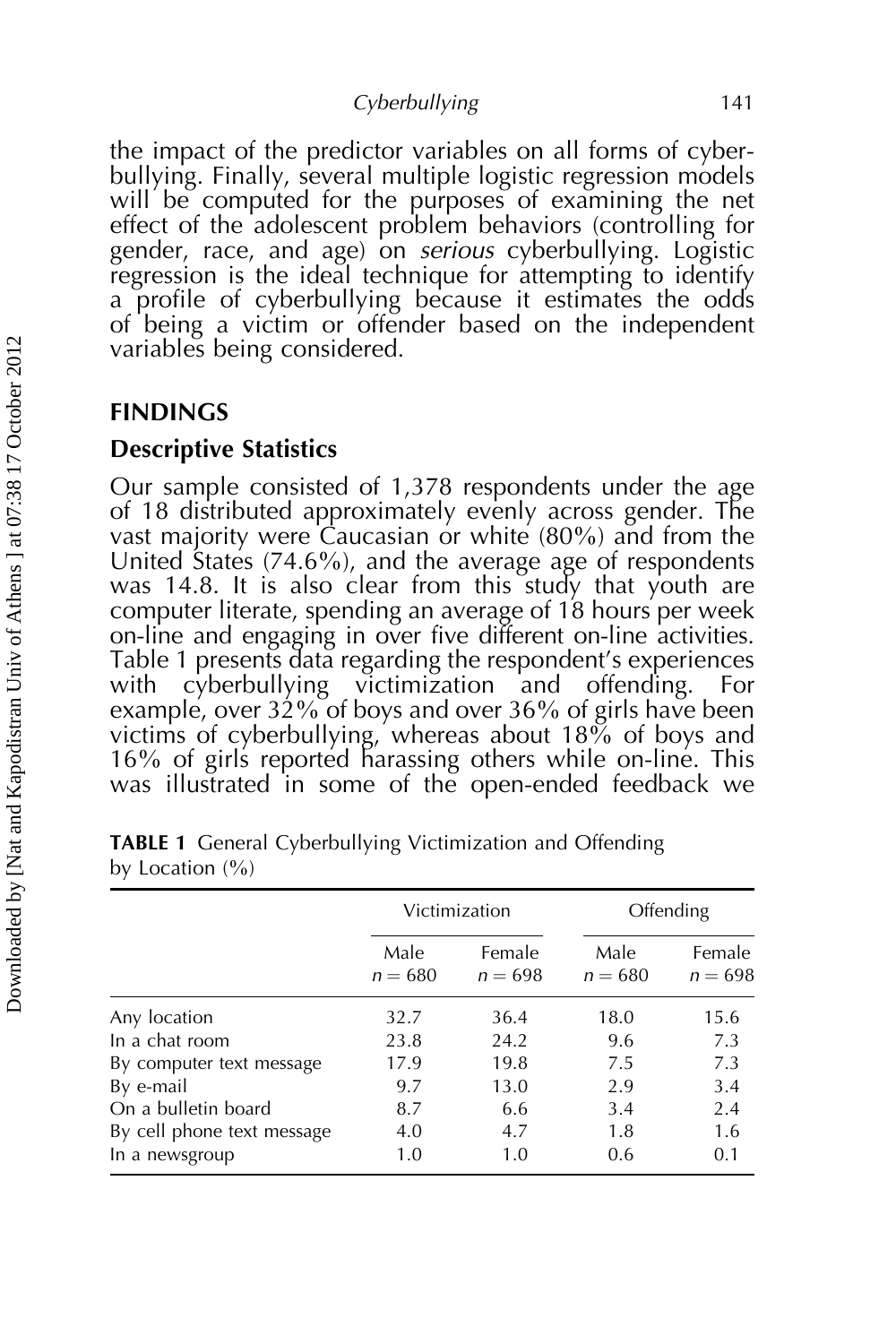received; a 14-year-old boy from Canada declared: ''Someone sent me numerous emails with like two words in the email like 'you're gay' 'you're dumb' and that kind of stuff. When I am bullied (which is infrequently) I am called homosexual or gay so I'm used to it but it still hurts.'' Similarly, an 11-year-old girl from California stated ''Kristina, a friend from school, said in an e-mail 'tomorrow—watch your back—we are coming for you.' It made me feel so bad I started to cry. Nobody likes me.'' These responses underscore the hurtful nature of cyberbullying victimization.

Interestingly, there was no statistically significant difference between boys and girls in terms of their experiences with cyberbullying either as an offender or victim. This is contrary to traditional schoolyard bullying (especially physical bullying), which has largely been a male-dominated affair. The Internet may be the ideal environment in which the more covert forms of bullying commonly employed by girls are effectuated. Youth were most commonly victimized in a chat room or via computer text message, while girls were more likely than boys to report being victimized via e-mail (13% and 9.7%, respectively). Not surprisingly, the patterns in locations of offending are very similar to victimization, with the two most common environments being chat rooms and computer text messages. By way of example, a 13-year-old girl from an unknown location expressed: ''It happened on MSN Messenger about a year ago. ...A girl threatened to kill me. ... She said she knew my family and where I lived. ... She'd come at 1 o'clock to kill me. ... Then logged off ... I called my mum and told her. She said I should try to find out who if was, and if it continued we'd call the police. I sent an email to the girl, telling her I'd call the police. She replied and said she was sorry and she was only kidding. In front of her email address, there was her name! It was a girl in my class.'' Similarly, a 17-year-old boy from California reported the following:

I was talking to someone in a chatroom and they started telling me things. Like was I really that stupid and making fun of me. I told them privately to please stop and they wouldn't. They then told me they were going to harm me and I was scared because I don't know how but they knew where I lived. I am scared sometimes. One time someone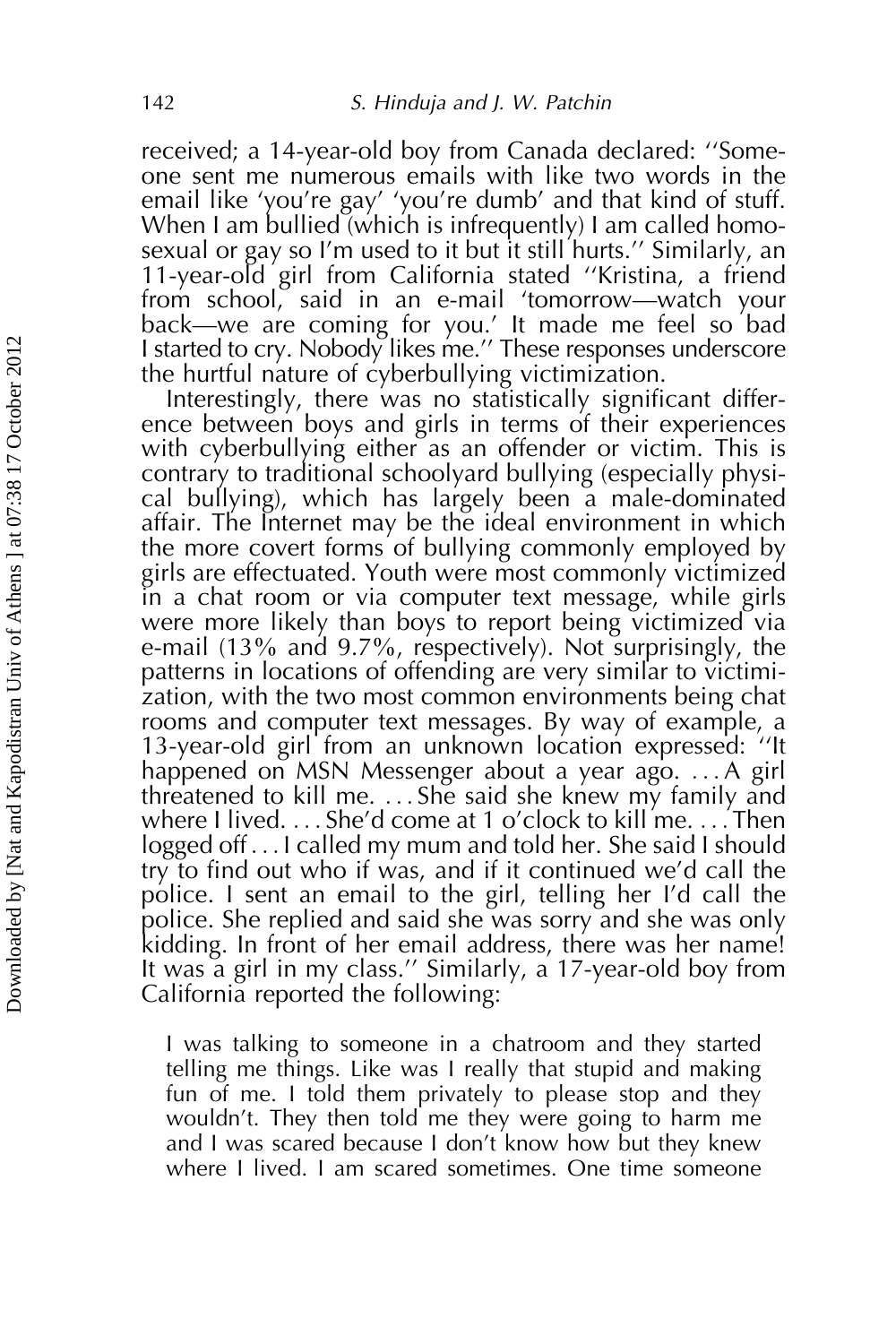made me feel so bad that I wanted to kill myself because I believe those things that they said. My friends calmed me down and told me not to do anything dumb. I dislike it when people spread rumors online about you and it has happened to mostly everyone who chats.

## Logistic Regression Analysis

The next stage of analysis sought to identify variables that are linked (at the bivariate level) to an increased risk of experiencing all forms of cyberbullying (Table 2). Notably, there were no statistically significant differences in offending or victimization by gender or race. That is, boys and girls and whites and nonwhites were equally as likely to experience cyberbullying as an offender or victim. In accordance with intuition, older youth were more likely to report victimi-<br>zation ( $p < .05$ ) and offending (although the increase in offending was not statistically significant). The more time respondents spent on the Internet, and the more computer proficient they were, the more likely they experienced cyberbullying. Finally, a number of off-line maladaptive behaviors appear to be related to cyberbullying. Respondents who reported recent school problems, assaultive behaviors, or

TABLE 2 Bivariate Logistic Regression: Predictors of General Cyberbullying

|                               | Victimization     |        | Offending          |        |
|-------------------------------|-------------------|--------|--------------------|--------|
|                               | Coefficient       | Exp(B) | Coefficient        | Exp(B) |
| Male                          | $-.162$<br>(.114) | 0.851  | (.147)<br>.170     | 1.185  |
| Age                           | (.035)<br>$.064*$ | 1.066  | (.044)<br>.020     | 1.021  |
| White                         | (.142)<br>$-.026$ | 0.975  | (.178)<br>$-.199$  | 0.819  |
| Hours per week on-line        | $.014***(.003)$   | 1.015  | $.011***$ $(.004)$ | 1.011  |
| Variety of on-line activities | $.086***(.025)$   | 1.090  | $.134***(.032)$    | 1.143  |
| School problems               | $.302**$ (.115)   | 1.352  | $.390**$ (.148)    | 1.476  |
| Assault peer                  | $.490***(.142)$   | 1.632  | $.347^*$ (.176)    | 1.414  |
| Substance use                 | (.127)<br>$.279*$ | 1.322  | $.469**$ (.156)    | 1.599  |
| Off-line bully offender       | $.763***(0.136)$  | 2.145  | $.954***(.161)$    | 2.595  |
| Off-line bully victim         | $.984***(.121)$   | 2.676  | $.394**$ $(.151)$  | 1.483  |

S.E. in parentheses;  ${}^*p < .05;$   ${}^{**}p < .01;$   ${}^{***}p < .001$ .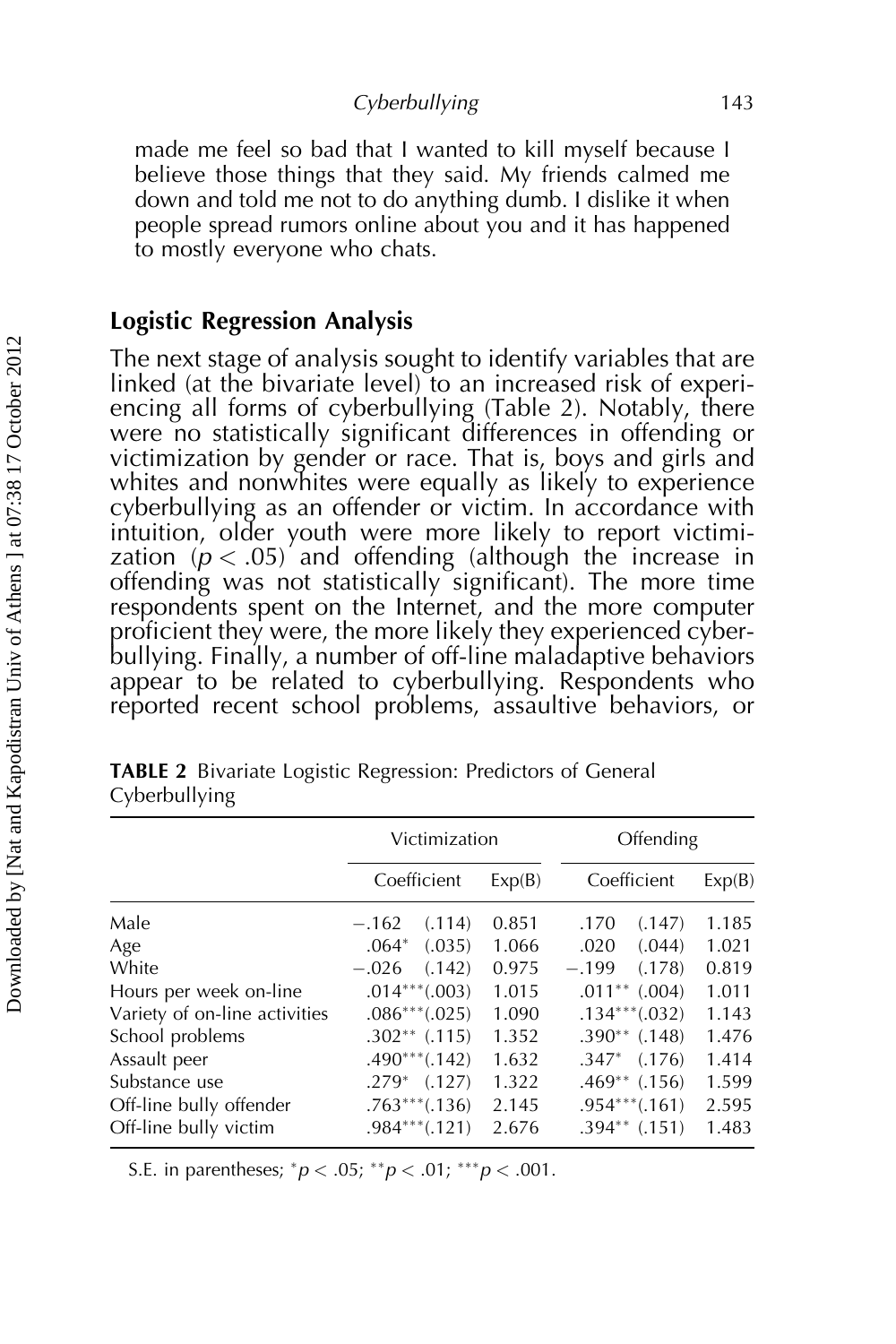substance use were more likely than their counterparts to experience cyberbullying, both as an offender and victim. All of these relationships were statistically significant  $(p < .05)$ . Additionally, experience with traditional schoolyard bullying was related to an increased risk of experiencing cyberbullying. For example, youth who reported bullying others in real life in the previous six months were more than 2.5 times as likely to report bullying others on-line. Similarly, youth who were victims of traditional bullying in the previous 6 months were more than 2.5 times as likely to be victims of cyberbullying. These findings suggest that there are characteristics unique to some individuals that place them at an elevated risk to be victims or offenders in multiple contexts.

Next, several of the off-line problem behaviors were included in a multivariate model to explain *serious* cyberbul-<br>lying victimization (Table 3) and offending (Table 4) while controlling for the demographic characteristics. While the initial bivariate results indicated no statistically significant differences between gender and race on all forms of cyberbullying, this stage of the analysis will determine if the relationships between the off-line problem behaviors and serious on-line bullying remain while holding them constant. As expected, almost all of the off-line behavioral problems were related to a statistically significant increase in the risk of serious cyberbullying victimization and offending. These variables, however, did not explain very much of the variation in cyberbullying. Many of the models explained only 1 or 2% of the variation; the most robust predictors were experience with off-line bullying as an offender or victim. For example, off-line bullies are more than five times as likely to bully on-line as those who do not bully off-line (Model 11). According to the Nagelkerke  $R^2L$ , the demographic controls and experience with off-line bullying explained about 10% of the variation in cyberbullying offending. In short, the variables considered in the current study are relevant correlates of cyberbullying; however, additional salient variables still exist and need to be explored. Some of the constructs we hope to explore in future research include self-esteem and self-efficacy because of their link to psychological and emotional ill effects among adolescents (Leary and Downs 1995; Leary, Haupt, Strausser, and Chokel 1998;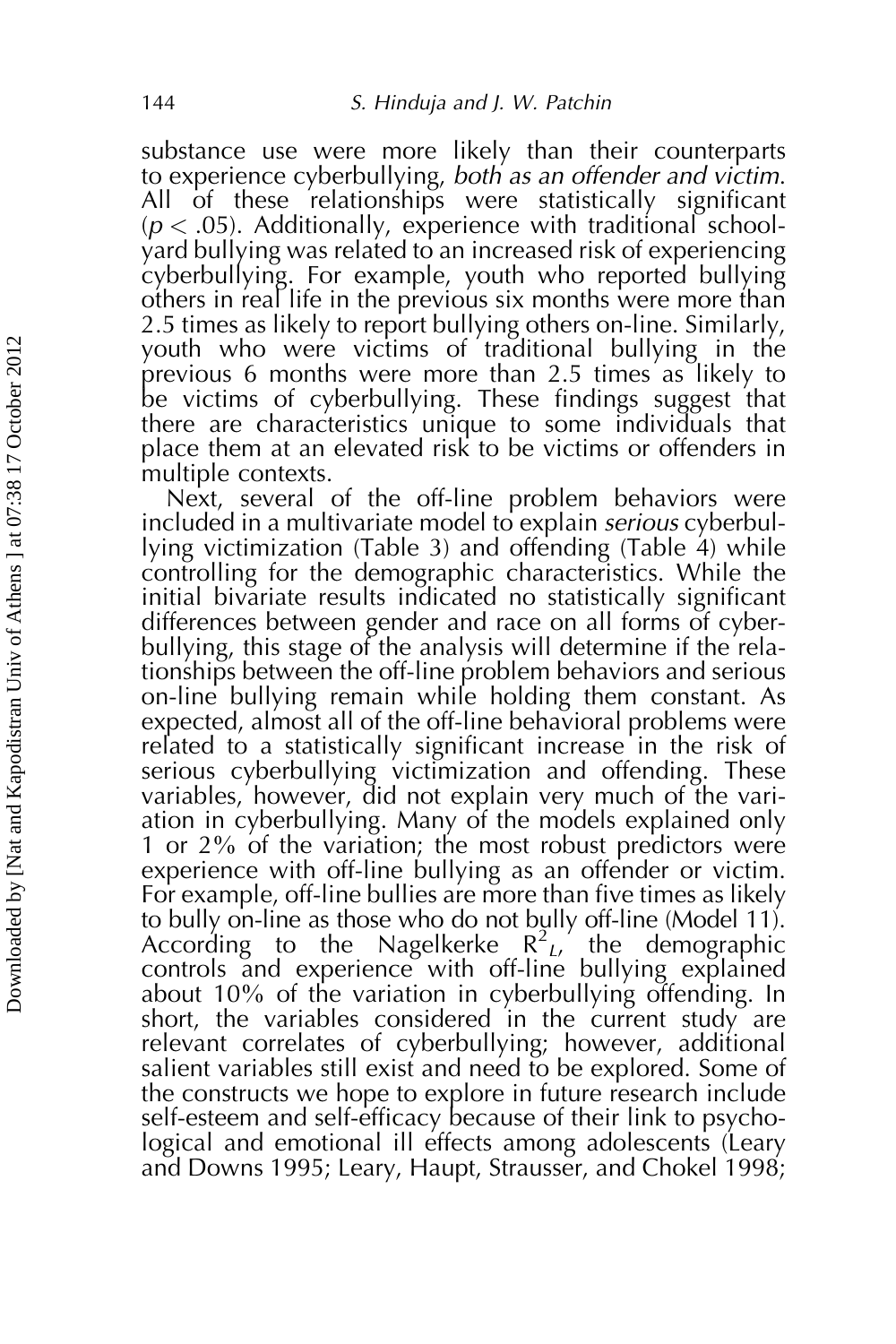Downloaded by [Nat and Kapodistran Univ of Athens ] at 07:38 17 October 2012 Downloaded by [Nat and Kapodistran Univ of Athens ] at 07:38 17 October 2012

0.019 2.648  $Exp(B)$ 1.114 Coeff. Exp(B) Coeff. Exp(B) Coeff. Exp(B) Coeff. Exp(B) Coeff. Exp(B) Coeff. Exp(B) 1.094 1.107 Model 6 Model 1 Model 2 Model 3 Model 4 Model 5 Model 6  $-3.940*$ 090  $.974*$ (.771) (.163)  $0.042 -3.940^*$ (.161) (.050) 1.074 .108-(.207)  $\bigcirc$ d"-line victim . $\bigcirc$ d"-d" .  $.031$ <br> $.054$ Coeff. 1.050 .090 Nagelkerke R2L .004 .009 .014 .007 .026 .054 1.157 .102 Cox and Snell R2L .002 .005 .008 .004 .015 .031  $Exp(B)$ 1.050 2.010  $-3.161*0.042$ 1.074 1.157 Model 5  $.048$ <br>(.161)<br> $.072$ (.049)  $.698*$  $0.052$   $-3.161$ <sup>\*</sup> (.755) (.206) Off-line bully .698-(.173) Coeff.  $015$  $.026$ 1.109 .048 1.074 .072 1.163 .146  $Exp(B)$ 0.052 1.109 1.074 1.163 1.357 Model 4  $-2.952*$  $151$ 305  $0.078$   $-2.952$ <sup>\*</sup> (.201) (.187)  $007$ Coeff. (.716) (.155) (.047)  $.004$ 1.1238 .103 1.029 .062 Assault peer .305 1.170 .151 1.1238  $Exp(B)$  $0.078$ 1.029 1.170 1.597 Model 3  $.468*$ .157  $-2.552*$ (.048) (.201) (.168)  $0.067 -2.552$ <sup>\*</sup> Substance use .468<sup>\*</sup> (.721) (.155)  $.008$  $014$ Coeff. 1.129 .129 1.039 .029 1.177 .157  $Exp(B)$ 0.067 1.129 1.039 1.177 1.366 Model 2  $-2.703*$ .039 (.048)  $0.058$   $-2.703$ <sup>\*</sup> (.720) (.155) (.201) (.158) School problems .312<sup>\*</sup> Coeff.  $.005$  $000$ 1.060 .039 1.173 .163 1.134 .121  $Exp(B)$ 0.058 1.134 1.060 1.173 Model 1  $-2.851*$ Coeff. Constant  $-2.851$ <sup>\*</sup> (2)<br>1253 ዓክም<br>(.715 ዓክም<br>(.700)  $.002$  $.004$ Male .126 Age  $.059$ White .159 Cox and Snell  $R^2_L$ School problems Nagelkerke $\mathrm{R}^2_{\phantom{2}L}$ Off-line victim Substance use Off-line bully Assault peer Constant White Male Age

TABLE 3 Predictors of Serious Cyberbullying Victimization (Multivariate Logistic Regression) TABLE 3 Predictors of Serious Cyberbullying Victimization (Multivariate Logistic Regression)

S.E. in parentheses;  $*$ 

 $p < .05$ .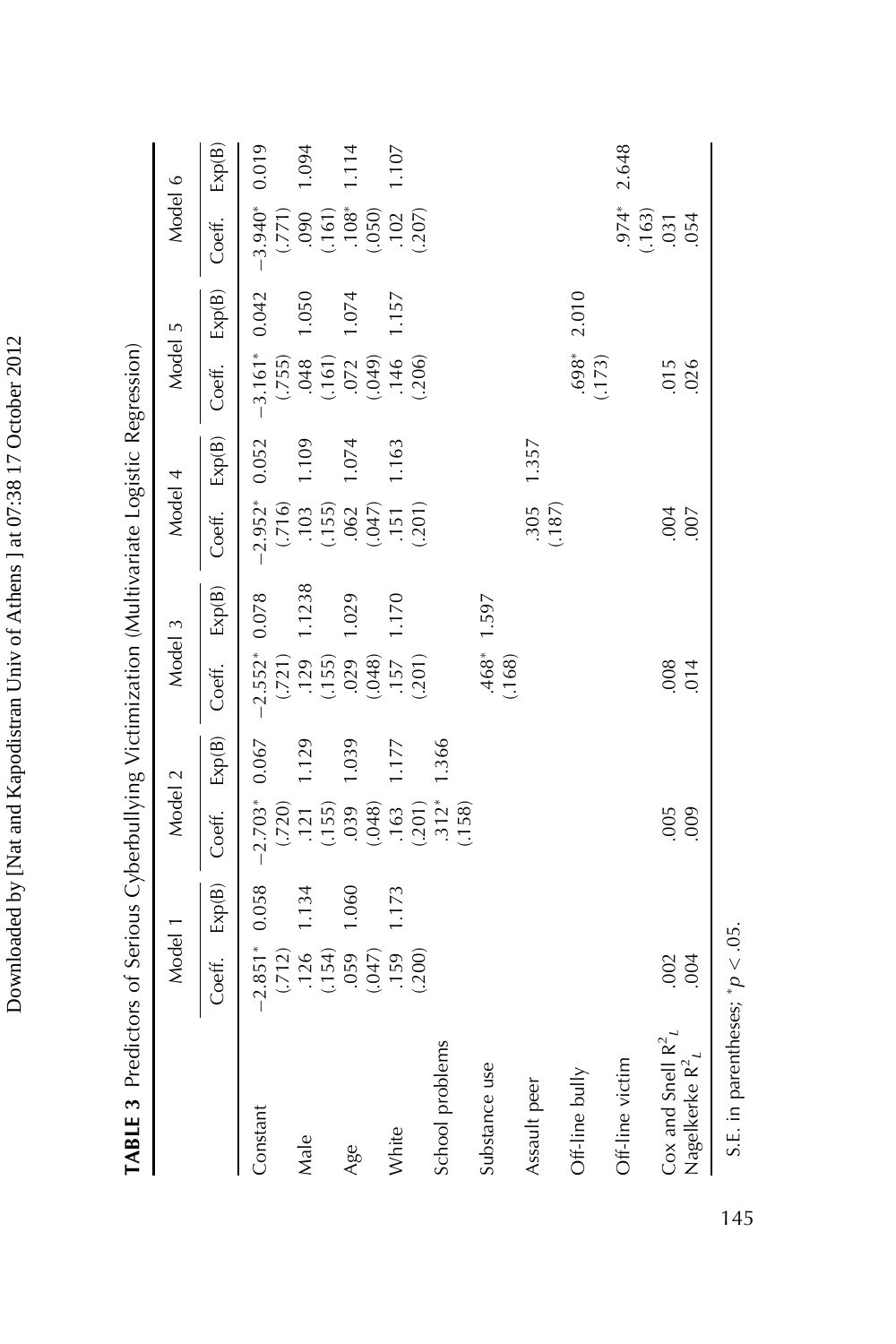| I                                                             |
|---------------------------------------------------------------|
|                                                               |
| くしゃくしく<br>۱                                                   |
|                                                               |
|                                                               |
|                                                               |
| ֖֖֪ׅ֪֪ׅ֚֚֚֚֚֚֚֚֚֚֚֬֝֝֝֝֝֬֝֝֬֝֝֬֝֬֝֬֝֬֝֓֬֝֬֝֓֬֝֬֝֬֝֓֬֝֬֝֓֬֝֬֝֬ |
| í<br>ו<br>ו                                                   |
|                                                               |
|                                                               |
|                                                               |
| ֠                                                             |
|                                                               |
|                                                               |
|                                                               |
| ļ                                                             |

TABLE 4 Predictors of Serious Cyberbullying Offending (Multivariate Logistic Regression) TABLE 4 Predictors of Serious Cyberbullying Offending (Multivariate Logistic Regression)

|                                             | Model 7              |        | Model 8              |        | Model 9              |        | Model 10             |        | Model 11             |        | Model 12                    |        |
|---------------------------------------------|----------------------|--------|----------------------|--------|----------------------|--------|----------------------|--------|----------------------|--------|-----------------------------|--------|
|                                             | Coeff.               | Exp(B) | Coeff.               | Exp(B) | Coeff.               | Exp(B) | Coeff.               | Exp(B) | Coeff.               | Exp(B) | Coeff.                      | Exp(B) |
| Constant                                    | $-4.283*$<br>(1.084) | 0.014  | $-3.945*$<br>(1.111) | 0.019  | $-3.765*$<br>(1.100) | 0.023  | $-4.903*$<br>(1.115) | 0.007  | $-4.970*$<br>(1.170) | 0.008  | $-4.724*$<br>(1.132)        | 0.009  |
| Male                                        | (.231)<br>.198       | 1.218  | (.232)<br>.190       | 1.210  | $.205$<br>$(.232)$   | 1.227  | (.235)<br>.082       | 1.086  | $-0.008$<br>(.243)   | 0.992  | (.235)<br>191               | 1.210  |
| Age                                         | .118<br>(.071)       | 1.125  | (.075)<br>.067       | 1.069  | (074)<br>.066        | 1.068  | (0.073)              | 1.151  | $.122$<br>$(.076)$   | 1.130  | $.137$ *<br>(.073)          | 1.147  |
| White                                       | $-456$<br>(.260)     | 0.634  | (.262)<br>$-451$     | 0.637  | (.262)<br>.464       | 0.629  | (.265)<br>$-512$     | 0.599  | (.269)<br>.451       | 0.637  | (.263)<br>-.501             | 0.606  |
| School problems                             |                      |        | $.795*$<br>(.243)    | 2.214  |                      |        |                      |        |                      |        |                             |        |
| Substance use                               |                      |        |                      |        | $(1+24)$             | 2.114  |                      |        |                      |        |                             |        |
| Assault peer                                |                      |        |                      |        |                      |        | 1.348*<br>(.239)     | 3.851  |                      |        |                             |        |
| Off-line bully                              |                      |        |                      |        |                      |        |                      |        | 1.616*<br>(.241)     | 5.032  |                             |        |
| Off-line victim                             |                      |        |                      |        |                      |        |                      |        |                      |        | $.572$ *<br>(.235)<br>(.010 | 1.772  |
| Cox and Snell $R^2_L$<br>Nagelkerke $R^2_L$ | .004<br>012          |        | .013<br>035          |        | 031<br>$-011$        |        | 025<br>070           |        | 039<br>.104          |        | 026                         |        |
| S.E. in parentheses; $p < .05$ .            |                      |        |                      |        |                      |        |                      |        |                      |        |                             |        |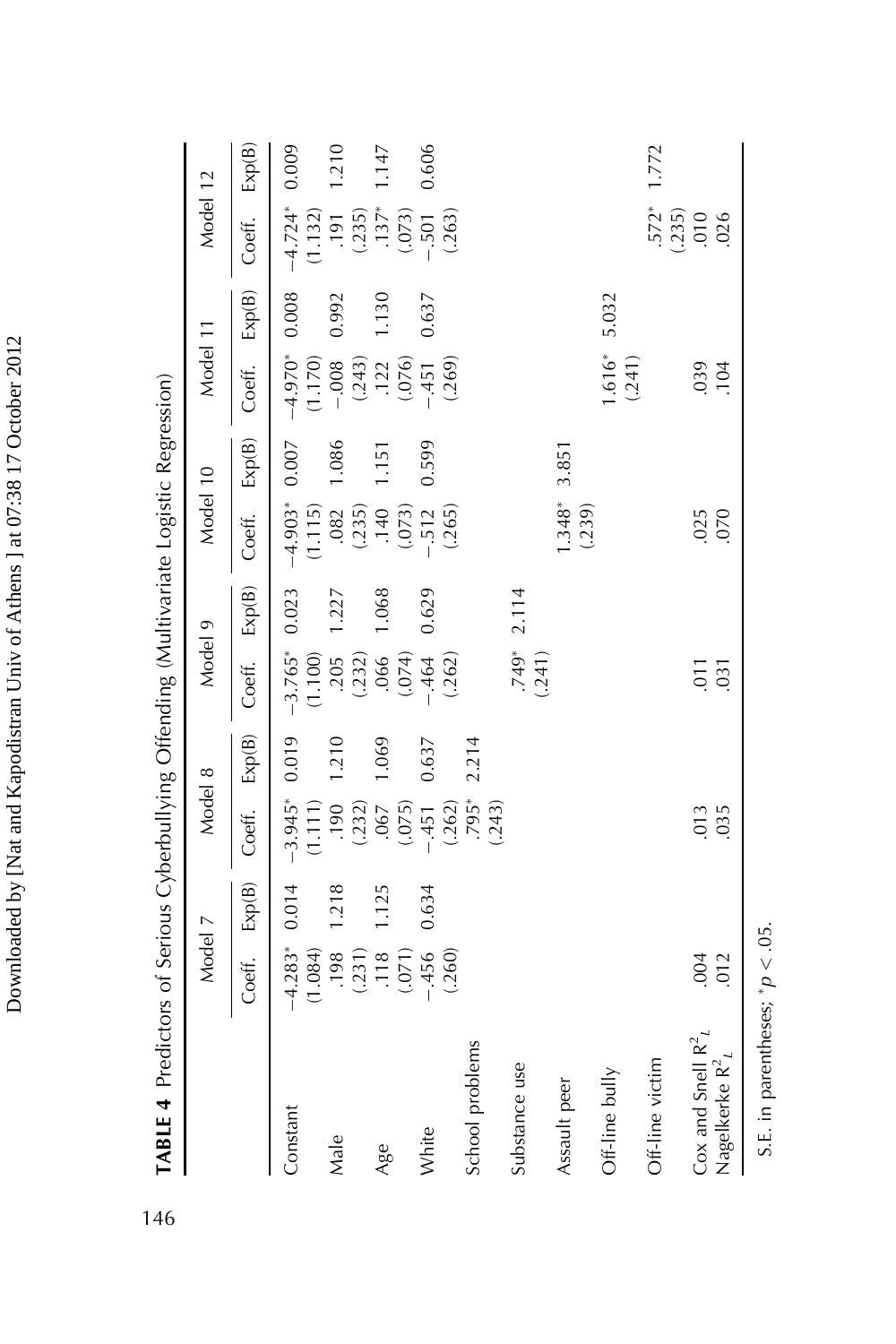Leary, Schreindorfer, and Haupt 1995; Leary, Tambor, Terdal, and Downs 1995).

### **DISCUSSION**

Cyberbullying as a growing phenomenon is receiving much attention by the popular media, and various news outlets are publishing reports, case studies, and stories on the subject matter. Some data on cyberbullying have been collected by information technology research firms and social service agencies, but they have provided us with an underdeveloped picture of the prevalence of this particular form of deviance. Results from the current study revealed a number of important issues that warrant discussion. First, findings indicate that cyberbullying does not discriminate based on gender or race.<sup>15</sup> The gender finding is surprising as it contradicts a significant body of traditional bullying research that indicates boys are involved in bullying more often than girls (Borg 1999; Boulton and Underwood 1992; Charach, Pepler, and Ziegler 1995; Espelage, Bosworth, and Simon 2000; Kaltiala-Heino et al. 1999; Kumpalainen, Rasanen, and Henttonen 1999; Kumpulainen, Rasanen, and Puura 2001; Seals and Young 2003). However, research has consistently noted that adolescent girls tend to participate in more indirect forms of bullying, including psychological and emotional harassment (e.g., rumor spreading) (Baldry 1998; Crick 1996; Crick, Casas, and Mosher 1997; Crick and Grotpeter 1995). Given the fact that the vast majority of cyberbullying behaviors involve these indirect forms of harassment, it makes sense that girls appear equally as likely to be participants. The race finding is not altogether unexpected as studies examining its distribution across traditional bullying offending and victimization are largely inconclusive

<sup>&</sup>lt;sup>15</sup>Overall, research on gender and racial differences among traditional crimes is arguably inconclusive. Racial disparity can be explained away with differential arrest rates (Huizinga and Elliott 1987; Sealock and Simpson 1998; Tracy 1987) and socioeconomic factors, and gender disparity may be an artifact of hesitance on the part of criminal justice authorities to take action against women (Decker, Wright, Redfern, and Smith 1993; Pollack 1950; Steffensmeier 1980). Although future research is clearly required on crimes in both real space and cyberspace, the findings from the current study suggest that some forms of deviance do not neatly fall along certain demographic lines.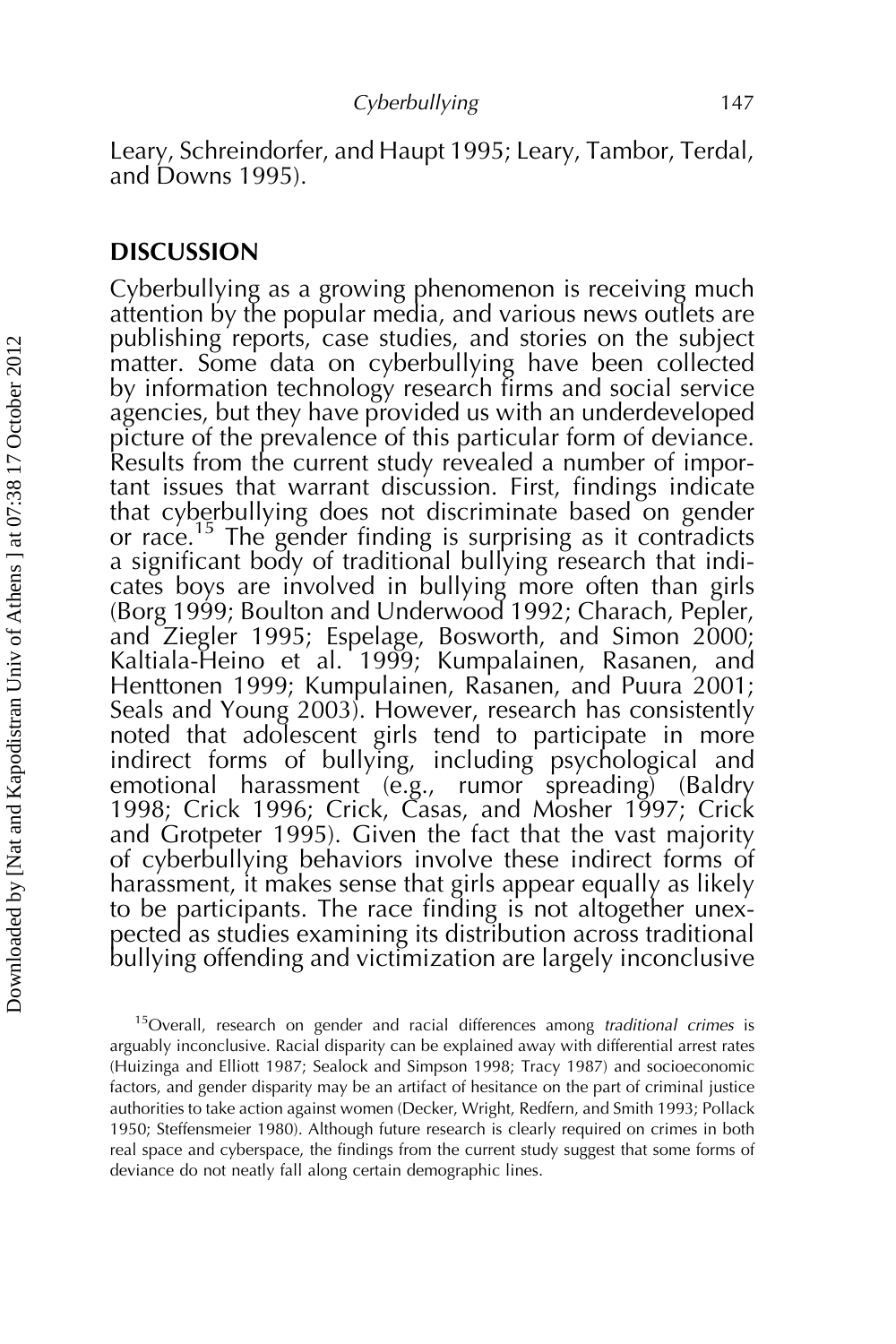(Graham and Juvonen 2002; Nansel et al. 2001; Seals and Young 2003; Siann, Callahan, Glissov, Lockhart, and Rawson 1994; Sweeting and West 2001). That said, it may simply be that certain demographic characteristics such as race and gender are rendered less relevant in an environment where interpersonal communication occurs predominantly through

electronic text.<br>An alternative explanation is that historically less powerful groups may be more powerful (or at least not disadvantaged) when on-line. Minority groups (irrespective of race or ethnicity), although potentially unpopular on the schoolyard, may not be exposed as marginal on the Internet. Moreover, youth who may not stand up for themselves on the playground may be more likely to do so via computer communications if the perceived likelihood of retaliation is minimized. Targets may be ''turning the table'' on bullies because of the equalizing characteristics of the Internet and its ability to preempt the relevance of physical intimidation. That is, victims of traditional bullying may seek retribution through technological means (e-mail, instant message, or cellular phone text message) by contacting those aggressors who have harassed them. Some might contend that bullying in the traditional sense requires certain personal or physical traits and qualities that an individual either has or does not have (such as physical prowess or social competence); cyberbullying requires no such personal traits and can be manifested simply through the outward expression of hate. This fact means that at the very beginning, a wide net of potential participants in the phenomenon is cast, which as a consequence can exponentially increase the number of offenders and victims—and the negative outcomes that often follow.

Second, the current work exposed a link between cyberbullying and traditional schoolyard bullying. Youth who are bullied at or near school are significantly more likely to be a victim of cyberbullying; those who bully off-line also appear to bully on-line. A 13-year-old girl from Canada related the following experience:

The last time I was bullied online, I was on MSN (instant messaging) talking to some people from school. Someone from my class who doesn't like me started talking shit about me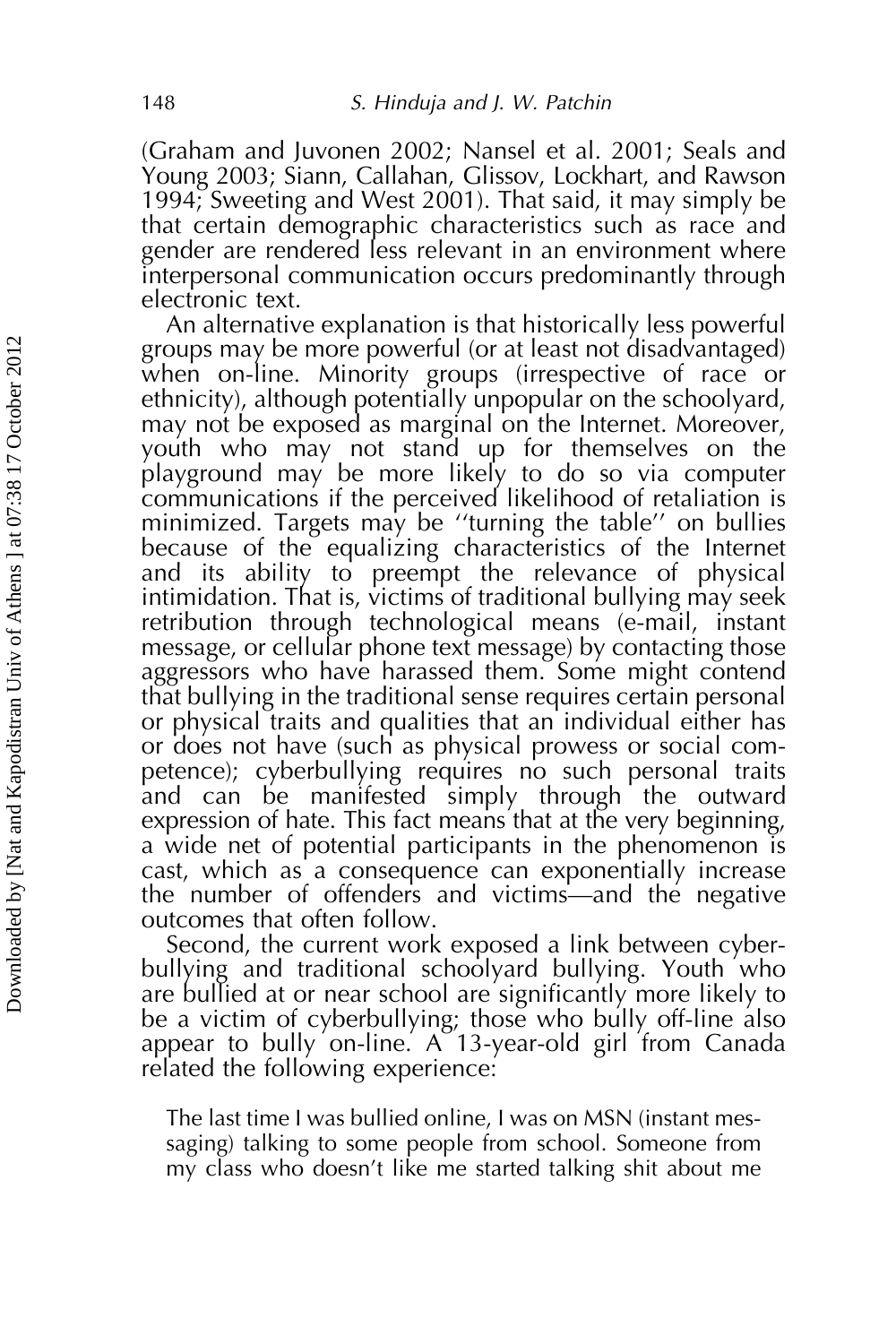to everyone else. And a bunch of people that she had been talking to came and started harassing me. They were talking about how I had bad grades in math and how I bite my fingernails and other stupid stuff like that. They still say stuff about me at school and make things up about me and tell everyone.

These findings indicate that the factors associated with traditional bullying behaviors might also be associated with cyberbullying. It may simply suggest that computers and the Internet are new tools which can be employed to augment traditional behaviors and activities (Tarde [1890] 1903). Indeed, bullies may just be adapting to technological change and employing a different medium to harass and mistreat. Those predisposed to harass and mistreat their peers perhaps choose to do so regardless of context—in real space or in cyberspace.

Along these lines, traditional criminological theory may help to inform the connection between off-line and on-line bullying. For example, all forms of bullying may be learned behavior (Akers 1985), a manifestation of some latent trait such as low self-control (Gottfredson and Hirschi 1990), a response to strain (Agnew 1992; Hinduja and Patchin 2007), or an attempt at regaining a balance of control in a person's life (Tittle 1995). Concerning victims, the characteristics that render certain adolescents vulnerable to bullying in school may also be relevant on the Internet. Our results identified a subgroup of youth who experience bullying while at school during the day and while in front of their home computer at night. Research should seek to determine what makes these youth attractive targets in multiple environments; victimology theories may illuminate contributive factors (Von Hentig 1948). Overall, each of these speculations is important to assess and requires additional scholarly inquiry.

Finally, the qualitative details provided by victims also attest to the virulent nature of cyberbullying. Many youth reported being physically threatened ("I was in a chat room and someone threatened to beat me up because we liked the same girl.'' ''I was sent death threats via email from somebody I knew from school"). A 14-year-old girl from Texas stated: ''I think it's just as bad as bullying in person, only harder to be detected. They don't know who it is that is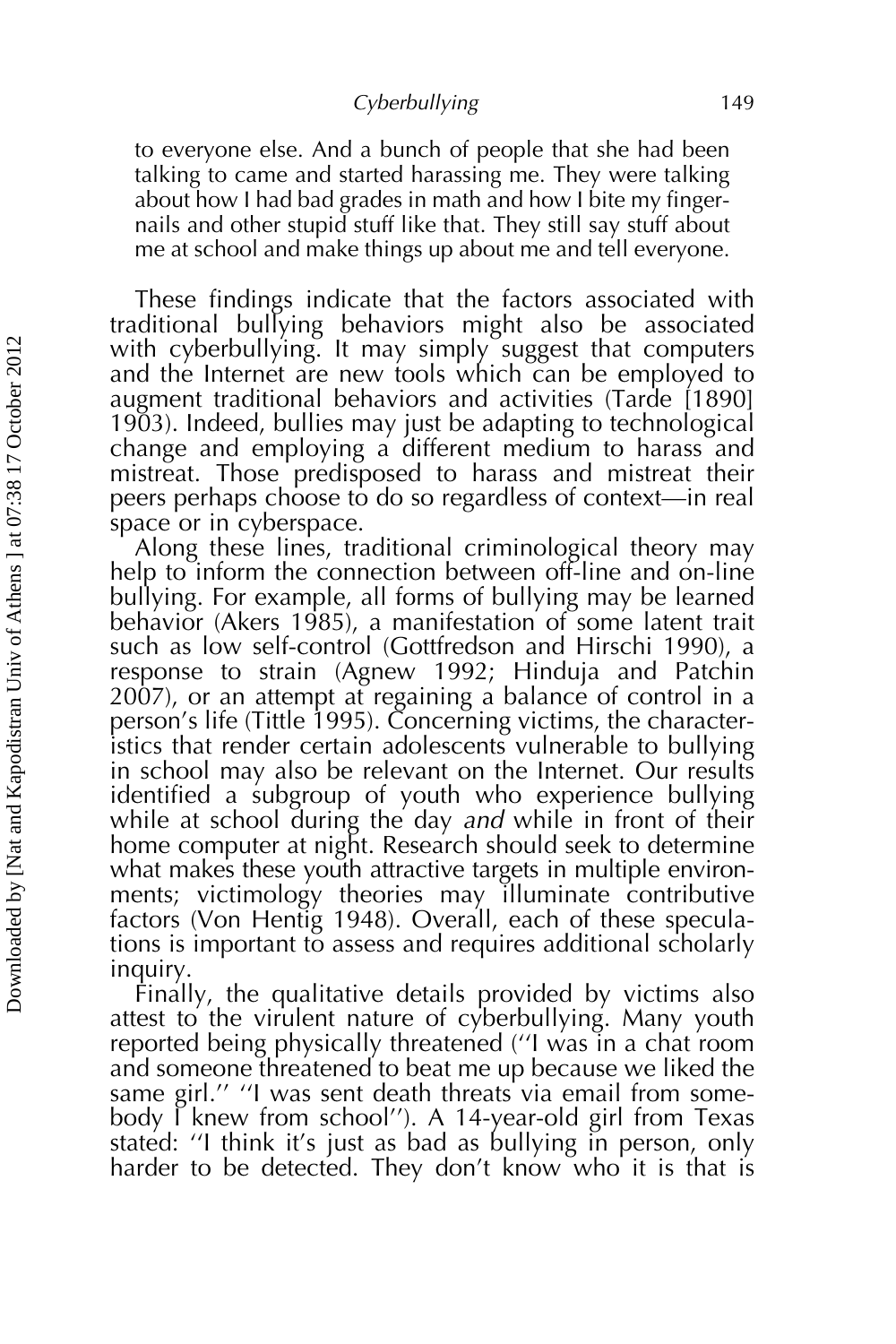bullying them so they have to continue to endure it. I think it's horrible and people should stop bullying.'' A 17-year-old girl reiterates this point:

Bullying online is terrible because it affects the mind more than the body. It makes me feel so annoyed that people can harm others over a computer. People can say things online to make people more scared than if they were being physically threatened. People feel more vulnerable online than they would elsewhere. Bullying online is really bad because it is mental bullying which is sometimes worse then physical bullying, and can cause people to do stupid things. It makes me angry.

Despite the important contributions of the present study, it is not without limitations. The most notable of these has to do with its methodology, as the data collection took place entirely through a Web-based format. Research has identified that concerns related to the generalizability of data collected via the Internet assume that a random sample is sought (Walther 2002:209). The current work employed a convenience sample, where individuals were chosen for study because they are available (or, in this case, because they visited a particular website and saw a solicitation to participate in our research). It is not possible to generalize the findings from this study to a larger population of youth or even only youth on-line (Couper 2000) because of the nature of the methodology. Nonetheless, this procedure has value in exploring a novel phenomenon such as cyberbullying. Also deserving comment is the fact that it is not possible to fully know that each respondent to an on-line survey was completely accurate in their representation of who they are, and what experiences with cyberbullying they have had. It is unreasonable to believe, though, that just because a questionnaire is presented to a respondent in electronic rather than a paperbased format, that the respondent will be less likely to be truthful (Walther 2002). Given these potential limitations, however, future research ought to replicate this study using a more methodologically-controlled sample.

Two final methodological points warrant mention. First, precautions were taken to construct a proportional sample, but the final sample demographics were markedly skewed in terms of the gender and race distribution. As such,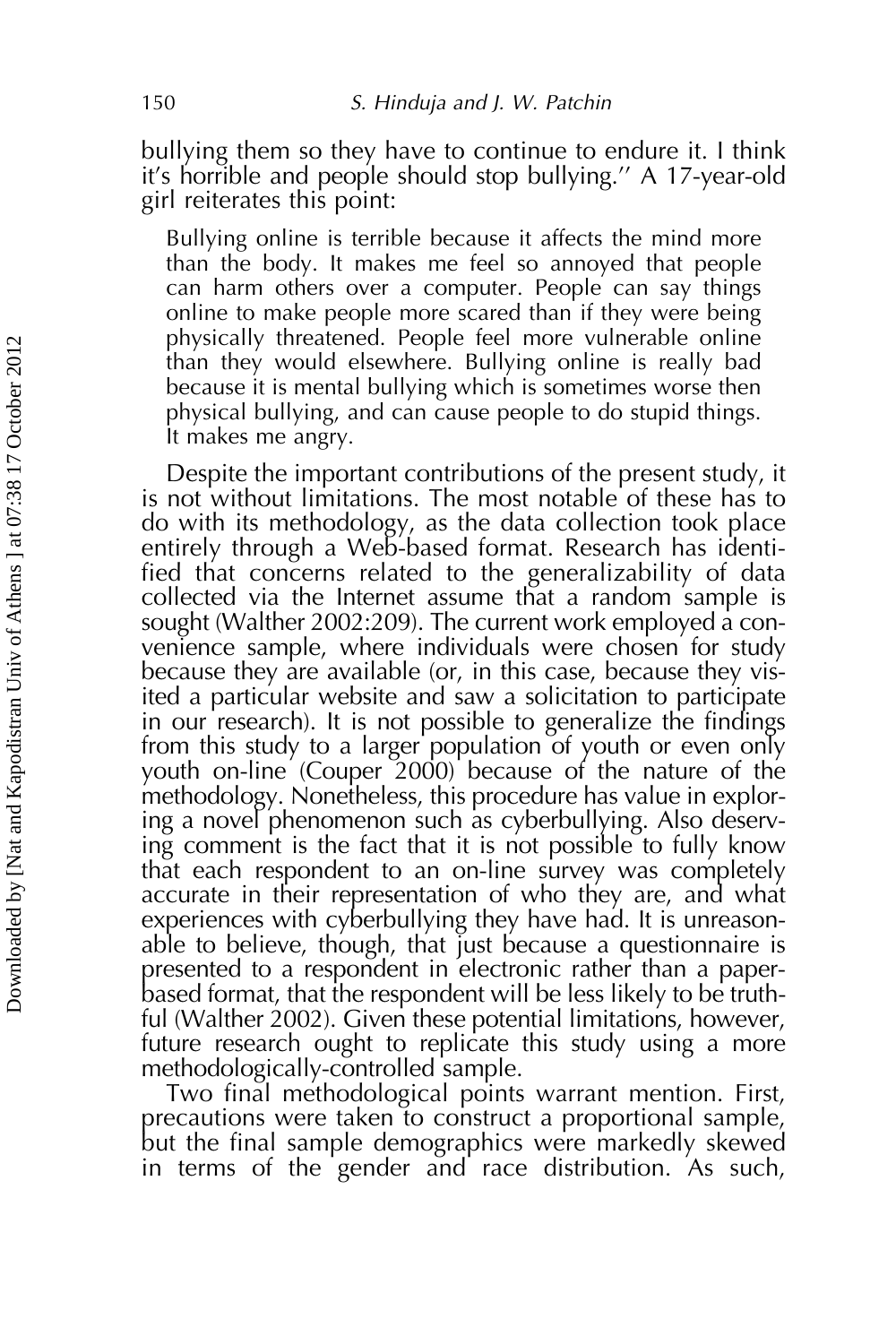application of the findings to other populations must be exercised with care. Second, the study employed a cross-sectional design that only gathered data on individuals at one time point in their development. It is therefore impossible to determine if school problems predict cyberbullying victimization or if victims of cyberbullying subsequently get into trouble at school. Although it is useful to know that the behaviors are linked, future studies must seek to identify the temporal ordering of these life events to better understand how they can be ameliorated.

The current work identified certain factors that make some individuals more likely than others to be involved in cyberbullying offending or victimization. What seems to most logically follow in terms of policy solutions is to ensure that those involved in traditional bullying are aware of their susceptibility<br>to the on-line variety, and to present them with a systematic plan of action to preclude such an outcome. The Internet is replete with safety tips, and various top-ten precautionary lists to instruct adults that have children who are frequently on-line. In addition, software is available for adults to install on home computers to filter certain content from the eyes of innocent youth. Neither of these measures, however, are exhaustive or inerrant in their goal to prevent victimization. Research by<br>Berson and colleagues (2002), for example, identified the utility of ongoing discussions by parents, caregivers, or teachers with children about the latter's interactions through the computer. In that study, direct supervision or periodic monitoring of adolescents' on-line activities also proved advantageous in reducing the likelihood of unhealthy social choices on the Internet. Other research has supported such a strategy, and has stressed the importance of positive caregiver–child relationships—which have been shown to decrease the likelihood of on-line offending (Ybarra and Mitchell 2004). The onus of responsibility, though, is not solely placed on the shoulders of parents and guardians. Attenuating the problem of cyberbullying will necessarily involve contributions from multiple stakeholders, including counselors, school teachers and administrators, and law enforcement. Moreover, researchers should continue to pursue this line of inquiry to further inform our understanding of the causes and consequences of violence perpetrated via the Internet.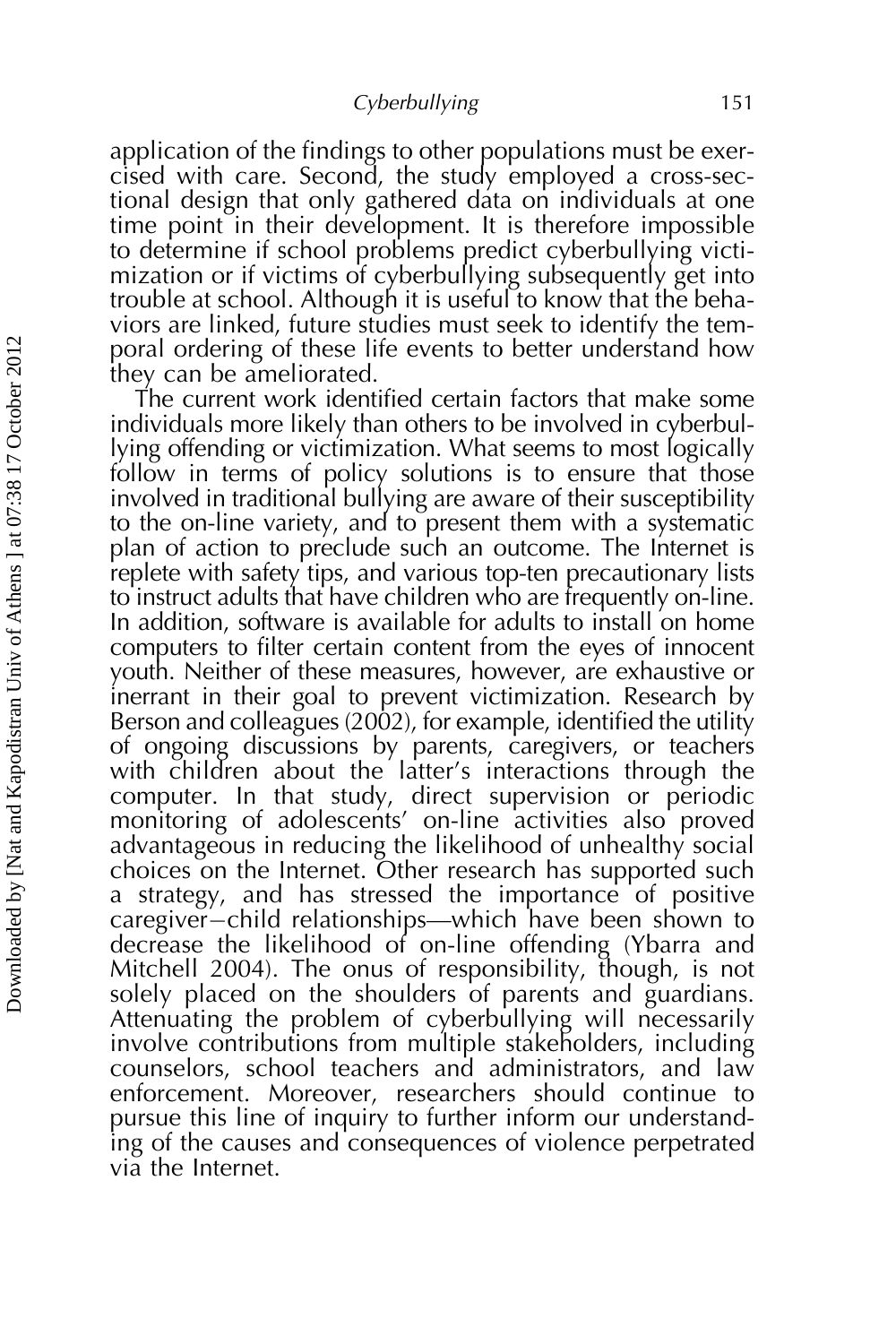#### REFERENCES

- Agnew, Robert. 1992. ''Foundation for a General Strain Theory of Crime and Delinquency.'' Criminology  $30(1):47-87$ .
- Akers, R. L. 1985. Deviant Behavior: A Social Learning Approach (3rd ed.). Belmont, CA: Wadsworth.
- Baldry, A. C. 1998. ''Bullying among Italian Middle School Students.'' School Psychology International  $19:361-374$ .
- BBC News. 2001. Girl Tormented by Phone Bullies. Accessed January 16, 2001. Available at http://news.bbc.co.uk/1/hi/education/1120597.stm
- Berlinger, L. and M. K. Barbieri. 1984. ''The Testimony of the Child Victim of Sexual Assault." Journal of Social Issues 40(2):125-137.
- Berson, I. R., M. J. Berson, and J. M. Ferron. 2002. ''Emerging Risks of Violence in the Digital Age: Lessons for Educators from an Online Study of Adolescent Girls in the United States.'' Journal of School  $V$ *iolence*  $1(2):51 - 71$ .
- Berson, M. J. 2000. ''The Computer Can't See You Blush.'' Kappa Delta Pi Record 36(4):158-162.
- Borg, M. G. 1998. ''The Emotional Reaction of School Bullies and Their Victims.'' Educational Psychology  $18(4):433-444$ .
- Borg, M. G. 1999. ''The Extent and Nature of Bullying among Primary and Secondary Schoolchildren." Educational Research 41:137-153.
- Boulton, M. J. and K. Underwood. 1992. ''Bully Victim Problems among Middle School Children.'' British Journal of Educational Psychology of Addictive Behaviors 62:73-87.
- Butterfield, L. and H. Broad. 2002. Children, Young People and the Internet. Accessed June 30, 2005. Available at http://www.netsafe.org.nz/ articles/articleschildren.aspx
- Charach, A., D. Pepler, and S. Ziegler. 1995. ''Bullying at School: A Canadian Perspective." Education Canada 35:12-18.
- Couper, M. P. 2000. ''Web-Based Surveys: A Review of Issues and Approaches.'' Public Opinion Quarterly 64:464–494.
- Crick, N. R. 1996. ''The Role of Relational Aggression, Overt Aggression, and Prosocial Behavior in the Prediction of Children's Future Social Adjustment." Child Development 67:2317-2327.
- Crick, N. R., J. F. Casas, and M. Mosher. 1997. ''Relational and Overt Aggression in Preschool." Developmental Psychology 33:579-588.
- Crick, N. R. and J. K. Grotpeter. 1995. ''Relational Aggression, Gender, and Social-Psychological Adjustment.'' Child Development 66:610-722.
- Decker, S., R. Wright, A. Redfern, and D. Smith. 1993. ''A Woman's Place is in the Home: Females and Residential Burglary.'' Justice Quarterly 10:143-162.
- Devoe, J. F., S. A. Ruddy, A. K. Miller, M. Planty, K. Peter, P. Kaufman, T. D. Snyder, D. T. Duhart, and M. R. Rand. 2002. Indicators of School Crime and Safety. U.S. Department of Education, National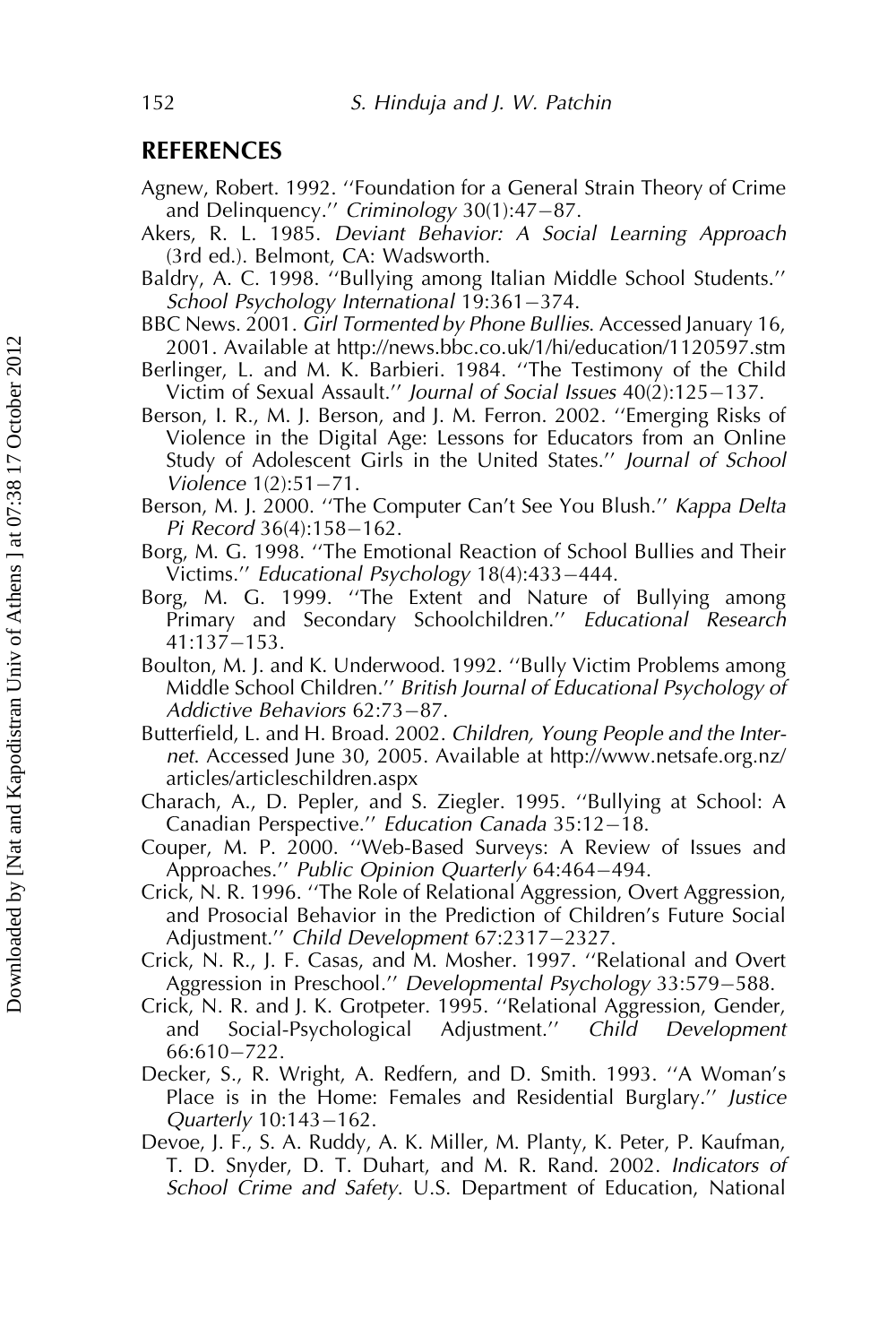Center for Education Statistics, and U.S. Department of Justice, Bureau of Justice Statistics.

- Ericson, N. 2001. Addressing the Problem of Juvenile Bullying. Office of Juvenile Justice and Delinquency Prevention. U.S. Department of Justice.
- Espelage, D. L., K. Bosworth, and T. R. Simon. 2000. ''Examining the Social Context of Bullying Behaviors in Early Adolescence.'' Journal of Counseling and Development 78:326–333.
- Finn, J. 2004. ''A Survey of Online Harassment at a University Campus.'' Journal of Interpersonal Violence 19(4):468–483.
- Finn, J. and M. Banach. 2000. ''Victimization Online: The Downside of Seeking Human Services for Women on the Internet.'' Cyberpsychology & Behavior  $3(5)$ :785-797.
- Forero, R., McLellan, L., Rissel, C., and Bauman, A. 1999. ''Bullying Behavior and Psychosocial Health among School Students in New South Wales, Australia: Cross Sectional Survey.'' British Medical Journal 319:344-348.
- Gottfredson, M. and T. Hirschi. 1990. A General Theory of Crime. Stanford, CA: Stanford University Press.
- Graham, S. and J. Juvonen. 2002. ''Ethnicity, Peer Harassment, and Adjustment in Middle School: An Exploratory Study.'' Journal of Early Adolescence 22:173-199.
- Hawker, D. S. J. and M. J. Boulton. 2000. ''Twenty Years' Research on Peer Victimization and Psychological Maladjustment: A Meta-Analysis Review of Cross-Sectional Studies.'' Journal of Child Psychology and *Psychiatry*  $41(4):441-445$ .
- Hinduja, S. and J. W. Patchin. 2007. ''Offline Consequences of Online Victimization: School Violence and Delinquency.'' Journal of School Violence, 6(3):89–112.
- Huizinga, D. and D. S. Elliott. 1987. ''Juvenile Offenders: Prevalence, Offender Incidence, and Arrest Rates by Race. Crime & Delinquency 3(2):206-223.
- Kaltiala-Heino, R., M. Rimpelä, M. Marttunen, A. Rimpelä, and P. Rantanen. 1999. ''Bullying, Depression, and Suicidal Ideation in Finnish Adolescents: School Survey.'' British Medical Journal 319(7206):348–351.
- Kaltiala-Heino, R., M. Rimpela, P. Rantenen, and A. Rimpela. 2000. ''Aggression at School—an Indicator of Adolescents at Risk for Mental Disorders.'' Journal of Adolescence 23:661–674.
- Kennedy, T. 2000. ''An Exploratory Study of Feminist Experiences in Cyberspace.'' Cyberpsychology & Behavior 3(5):707–719.
- Kumpalainen, K., E. Rasanen, and I. Henttonen. 1999. ''Children Involved in Bullying: Psychological Disturbance and the Persistence of the Involvement." Child Abuse and Neglect 23:1253-1262.
- Kumpulainen, K., E. Rasanen, and K. Puura. 2001. ''Psychiatric Disorders and the Use of Mental Health Services among Children Involved in Bullying." Aggressive Behavior 27:102-110.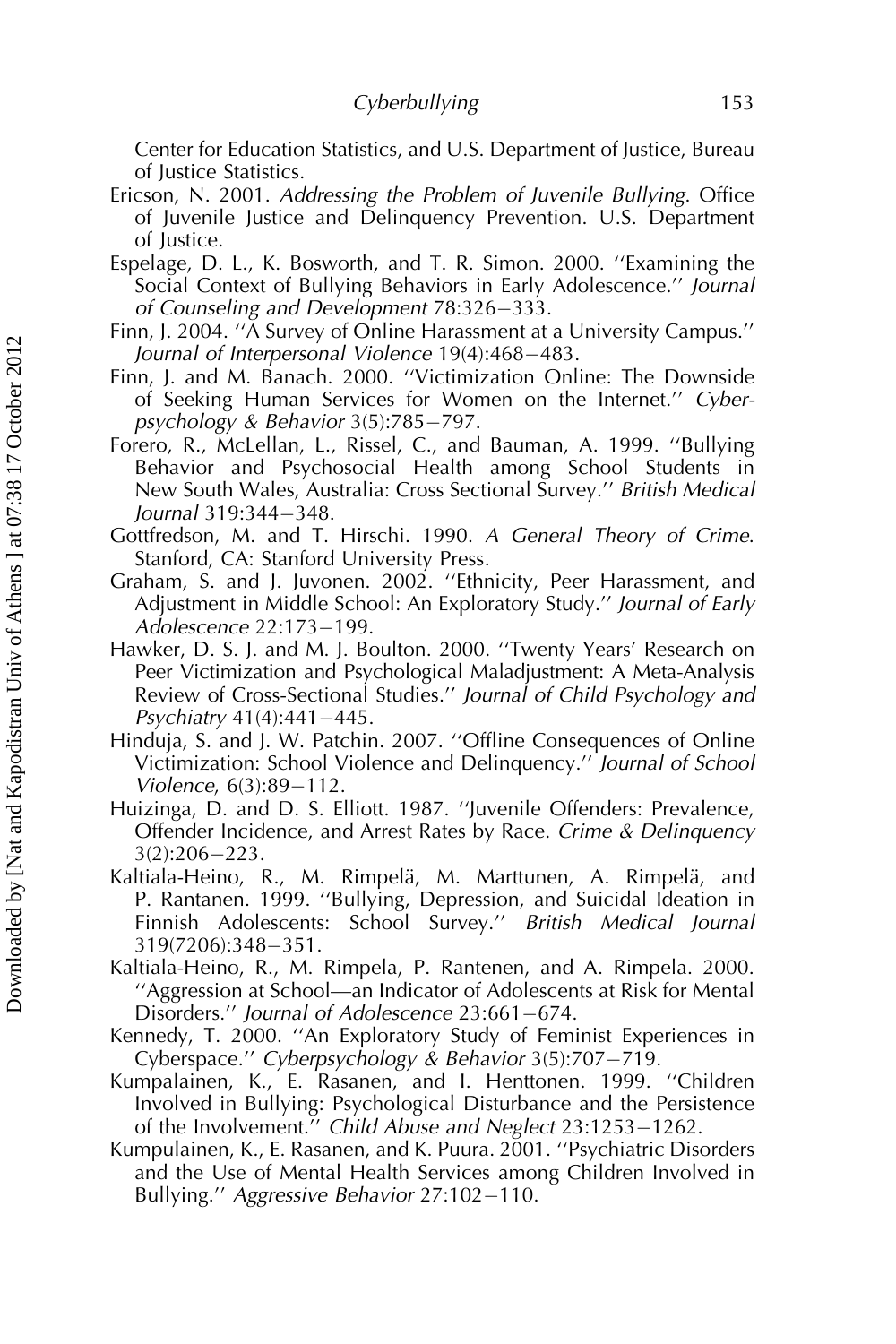- Lamberg, L. 2002. ''Stalking Disrupts Lives, Leaves Emotional Scars.'' Journal of the American Medical Association 286(5):519–522.
- Leary, M. R. and D. L. Downs. 1995. ''Interpersonal Functions of the Self-Esteem Motive: The Self-Esteem System as a Sociometer.'' Pp. 123-144. In *Efficacy, Agency, and Self-Esteem*, edited by M. H. Kernis. New York: Plenum.
- Leary, M. R., A. L. Haupt, K. S. Strausser, and J. T. Chokel. 1998. ''Calibrating the Sociometer: The Relationship between Interpersonal Appraisals and State Self-Esteem.'' Journal of Personality and Social Psychology 74:1290–1299.
- Leary, M. R., L. S. Schreindorfer, and A. L. Haupt. 1995. ''The Role of Self-Esteem in Emotional and Behavioral Problems: Why is Low Self-Esteem Dysfunctional?'' Journal of Social and Clinical Psychology 14:297-314.
- Leary, M. R., E. S. Tambor, S. J. Terdal, and D. L. Downs. 1995. ''Self-Esteem as an Interpersonal Monitor. The Sociometer Hypothesis.'' Journal of Personality and Social Psychology 68:518–530.
- Li, Q. 2006. ''Cyberbullying in Schools: A Research of Gender Differences." School Psychology International 27:157-170.
- Loeber, R. and T. J. Disheon. 1984. ''Early Predictors of Male Delinquency: A Review." Psychological Bulletin 94:68-99.
- Magnusson, D., H. Statten, and A. Duner. 1983. ''Aggression and Criminality in a Longitudinal Perspective." Pp. 277–301. In Prospective Studies of Crime and Delinquency, edited by K. T. V. Dusen and S. A. Mednick. Netherlands: Kluwer Nijoff.
- McCabe, S. E., C. J. Boyd, M. P. Couper, S. Crawford, and H. D'Arcy. 2002. ''Mode Effects for Collecting Alcohol and Other Drug Use Data: Web and U.S. Mail.'' Journal of Studies on Alcohol  $63(6)$ :755-761.
- Nansel, T. R., M. Overpeck, R. S. Pilla, W. J. Ruan, B. Simons-Morton, and P. Scheidt. 2001. ''Bullying Behaviors among US Youth: Prevalence and Association with Psychosocial Adjustment.'' Journal of the American Medical Association 285(16):2094-2100.
- National Children's Home. 2005. Putting U in the Picture: Mobile Bullying Survey. Assessed September 4, 2005. Available at http:// www.nch.org.uk/uploads/documents/Mobile bullying %20report.pdf
- Nishina, A., Juvonen, J., and M. R. Witkow. 2005. ''Sticks and Stones May Break My Bones, but Names Will Make Me Feel Sick: The Psychosocial, Somatic, and Scholastic Consequences of Peer Harassment.'' Journal of Clinical Child and Adolescent Psychology 34(1):  $37 - 48.$
- NTIA. 2002. A Nation Online: How Americans are Expanding their Use of the Internet. Accessed February, 7, 2004. Available at http:// www.ntia.doc.gov/ntiahome/dn/anationonline2.pdf
- Oliver, R., J. H. Hoover, and R. Hazler. 1994. ''The Perceived Roles of Bullying in Small-Town Midwestern Schools.'' Journal of Counseling and Development  $72(4):416-420$ .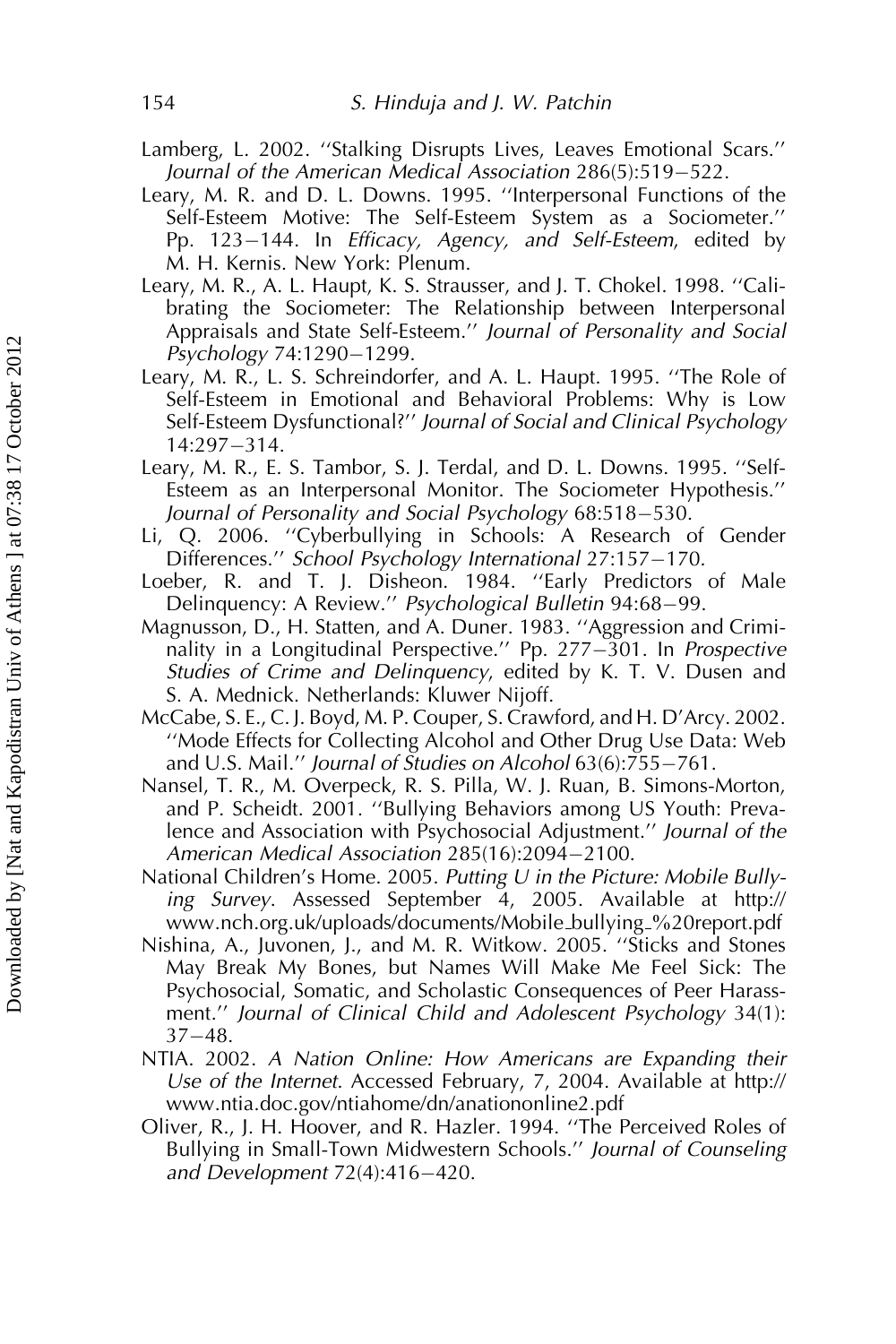- Olweus, D. 1978. Aggression in the Schools. Bullies and Whipping boys. Washington, DC: Hemisphere Press (Wiley).
- Olweus, D. 1991. "Bully/Victim Problems among School Children: Basic Effects of a School Based Intervention Program." Pp. 411–448. In The Development and Treatment of Childhood Aggression, edited by D. Pepler and K. Rubin. Hillsdale, NJ: Erlbaum.
- Olweus, D. (editor). 1994. Bullying at School: Long-Term Outcomes for Victims and an Effective School-Based Intervention Program. New York: Plenum Press.
- Olweus, D., S. Limber, and S. Mihalic. 1999. Bullying Prevention Program. Boulder: Center for the Study and Prevention of Violence.
- Patchin, J. W. 2002. ''Bullied Youths Lash Out: Strain as an Explanation of Extreme School Violence.'' Caribbean Journal of Criminology and Social Psychology  $7(1-2):22-43$ .
- Patchin, J. W. and S. Hinduja. 2006. ''Bullies Move Beyond the Schoolyard: A Preliminary Look at Cyberbullying.'' Youth Violence and Juvenile Justice  $4(2)$ :148-169.
- Pollack, O. 1950. The Criminality of Women. Philadelphia: University of Pennsylvania.
- Reno, J. 1999. Cyberstalking: A New Challenge for Law Enforcement and Industry. A Report from the Attorney General to the Vice President. Accessed October 17, 2006. Available at http://www.usdoj.gov/ criminal/cybercrime/cyberstalking.htm
- Richardson, T. 2003. Bullying by Text Message. Accessed February 20, 2003. Available at http://www.theadvertiser.news.com.au/common/ story page/0,5936,6012025%5E2682,00.html
- Rigby, K. 2003. ''Consequences of Bullying in Schools.'' Canadian Journal of Psychiatry  $48:583-590$ .
- Rigby, K. and P. Slee. 1999. "Australia." Pp. 22-43. In The Nature of School Bullying: A Cross-National Perspective, edited by P. Smith, Y. Morita, J. Junger-Tas, D. Olweus, R. Catalano, and P. Slee. London and New York: Routledge.
- Roland, E. 2002. ''Bullying, Depressive Symptoms and Suicidal Thoughts.'' Educational Research 44:55–67.
- Seale, D. A., M. Polakowski, and S. Schneider. 1998. ''It's Not Really Theft! Personal and Workplace Ethics that Enable Software Piracy.'' Behaviour and Information Technology,  $17(1):27-40$ .
- Sealock, M. D. and S. S. Simpson. 1998. ''Unraveling Bias in Arrest Decisions: The Role of Juvenile Offender Type-Scripts.'' Justice Quarterly 15(3):427-457.
- Seals, D. and J. Young. 2003. ''Bullying and Victimization: Prevalence and Relationship to Gender, Grade Level, Ethnicity, Self-Esteem and Depression." Adolescence 38:735-747.
- Siann, G., M. Callahan, P. Glissov, R. Lockhart, and L. Rawson. 1994. ''Who Gets Bullied? The Effect of School, Gender and Ethnic Group.'' Educational Research 36:123-134.